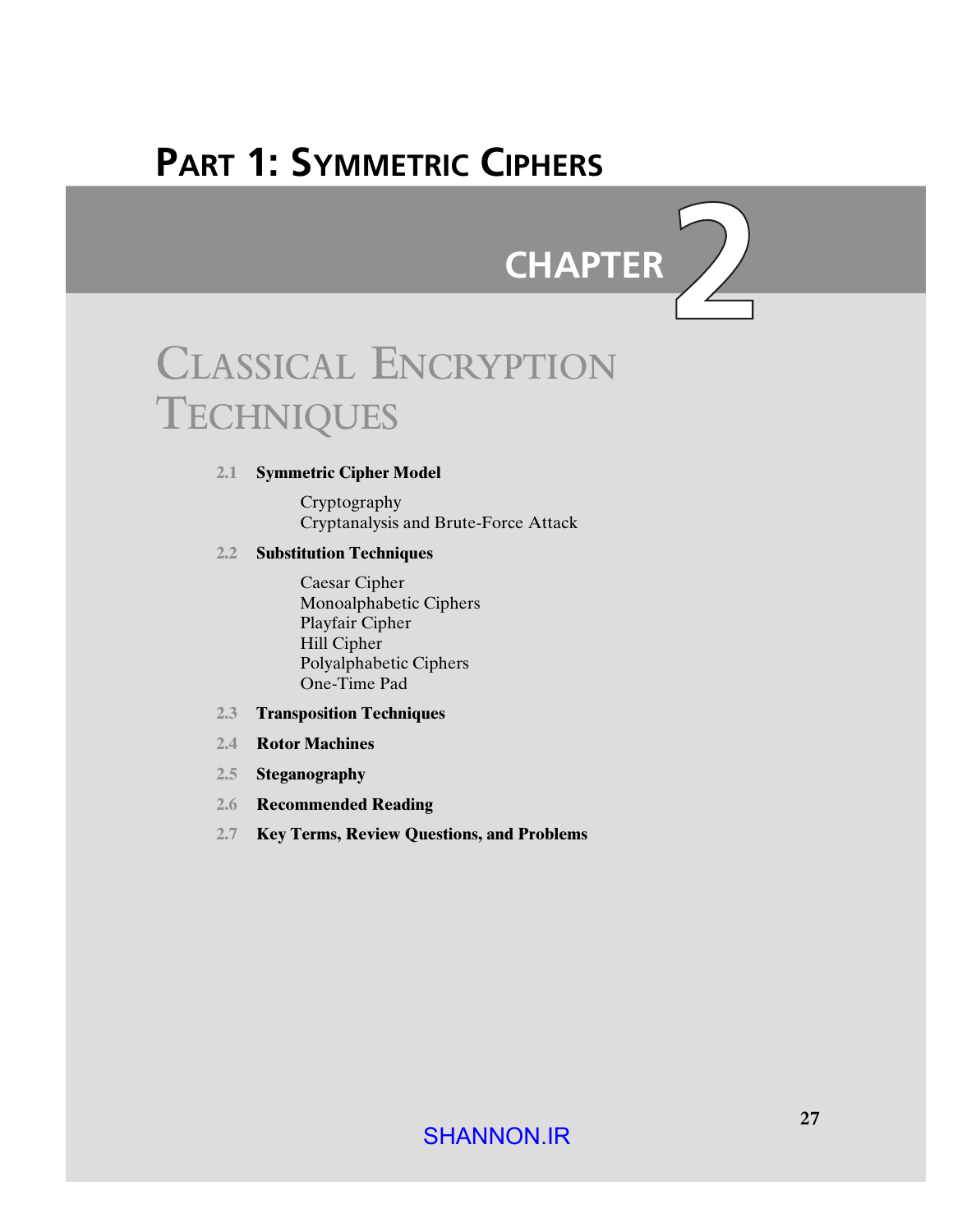*"I am fairly familiar with all the forms of secret writings, and am myself the author of a trifling monograph upon the subject, in which I analyze one hundred and sixty separate ciphers," said Holmes.*

—*The Adventure of the Dancing Men*, Sir Arthur Conan Doyle

### **Learning Objectives**

After studying this chapter, you should be able to:

- Present an overview of the main concepts of symmetric cryptography.
- Explain the difference between cryptanalysis and brute-force attack.
- Understand the operation of a monoalphabetic substitution cipher.
- $\bullet$  Understand the operation of a polyalphabetic cipher.
- $\blacktriangleright$  Present an overview of the Hill cipher.
- Describe the operation of a rotor machine.

Symmetric encryption, also referred to as conventional encryption or single-key encryption, was the only type of encryption in use prior to the development of publickey encryption in the 1970s. It remains by far the most widely used of the two types of encryption. Part One examines a number of symmetric ciphers. In this chapter, we begin with a look at a general model for the symmetric encryption process; this will enable us to understand the context within which the algorithms are used. Next, we examine a variety of algorithms in use before the computer era. Finally, we look briefly at a different approach known as steganography. Chapters 3 and 5 introduce the two most widely used symmetric cipher: DES and AES.

Before beginning, we define some terms. An original message is known as the **plaintext**, while the coded message is called the **ciphertext**. The process of converting from plaintext to ciphertext is known as **enciphering** or **encryption**; restoring the plaintext from the ciphertext is **deciphering** or **decryption**. The many schemes used for encryption constitute the area of study known as **cryptography**. Such a scheme is known as a **cryptographic system** or a **cipher**. Techniques used for deciphering a message without any knowledge of the enciphering details fall into the area of **cryptanalysis**. Cryptanalysis is what the layperson calls "breaking the code." The areas of cryptography and cryptanalysis together are called **cryptology**.

### **2.1 Symmetric Cipher Model**

A symmetric encryption scheme has five ingredients (Figure 2.1):

• **Plaintext:** This is the original intelligible message or data that is fed into the algorithm as input.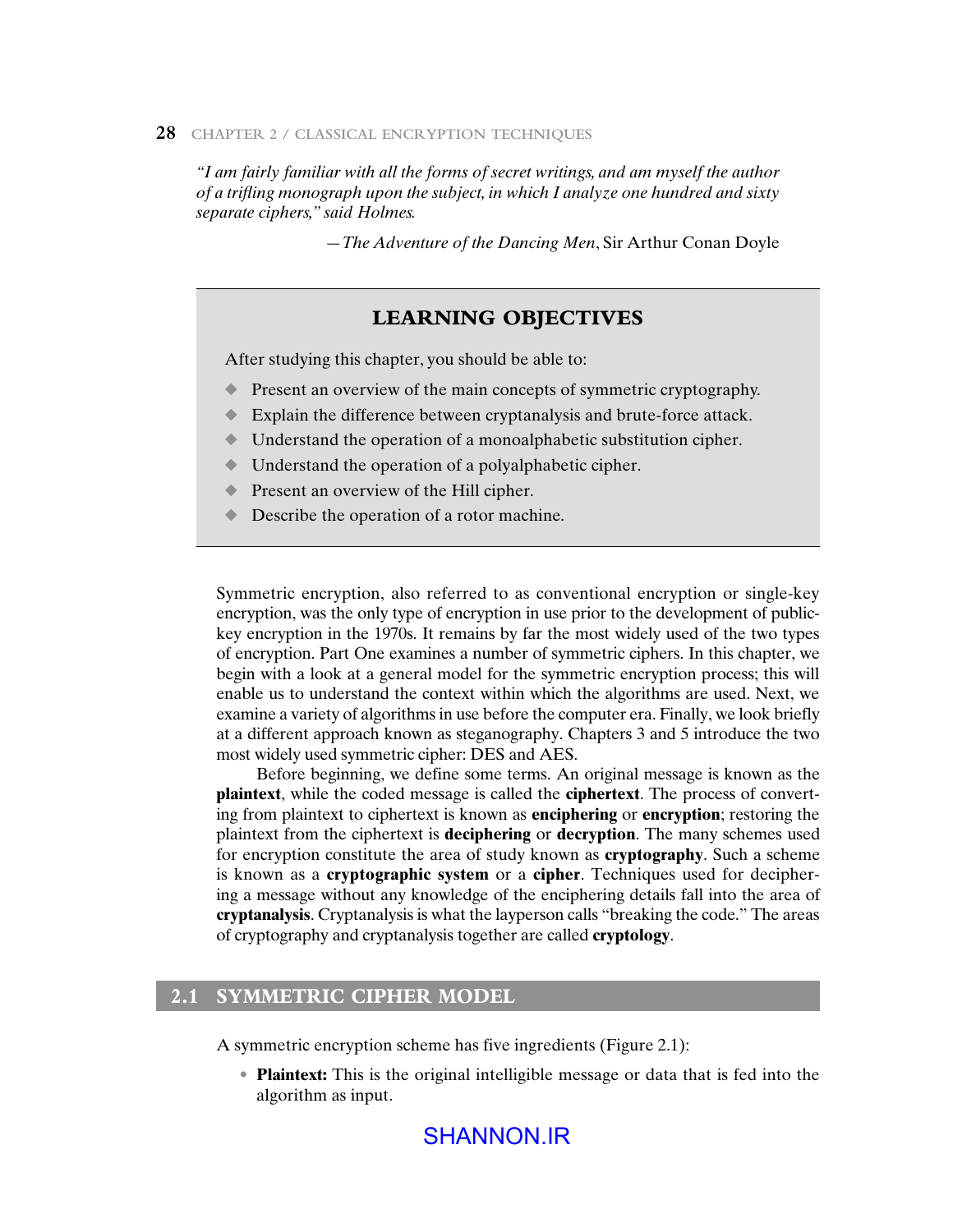

**Figure 2.1** Simplified Model of Symmetric Encryption

- • **Encryption algorithm:** The encryption algorithm performs various substitutions and transformations on the plaintext.
- **Secret key:** The secret key is also input to the encryption algorithm. The key is a value independent of the plaintext and of the algorithm. The algorithm will produce a different output depending on the specific key being used at the time. The exact substitutions and transformations performed by the algorithm depend on the key.
- • **Ciphertext:** This is the scrambled message produced as output. It depends on the plaintext and the secret key. For a given message, two different keys will produce two different ciphertexts. The ciphertext is an apparently random stream of data and, as it stands, is unintelligible.
- **Decryption algorithm:** This is essentially the encryption algorithm run in reverse. It takes the ciphertext and the secret key and produces the original plaintext.

There are two requirements for secure use of conventional encryption:

- **1.** We need a strong encryption algorithm. At a minimum, we would like the algorithm to be such that an opponent who knows the algorithm and has access to one or more ciphertexts would be unable to decipher the ciphertext or figure out the key. This requirement is usually stated in a stronger form: The opponent should be unable to decrypt ciphertext or discover the key even if he or she is in possession of a number of ciphertexts together with the plaintext that produced each ciphertext.
- **2.** Sender and receiver must have obtained copies of the secret key in a secure fashion and must keep the key secure. If someone can discover the key and knows the algorithm, all communication using this key is readable.

We assume that it is impractical to decrypt a message on the basis of the ciphertext *plus* knowledge of the encryption/decryption algorithm. In other words, we do not need to keep the algorithm secret; we need to keep only the key secret. This feature of symmetric encryption is what makes it feasible for widespread use. The fact that the algorithm need not be kept secret means that manufacturers can and have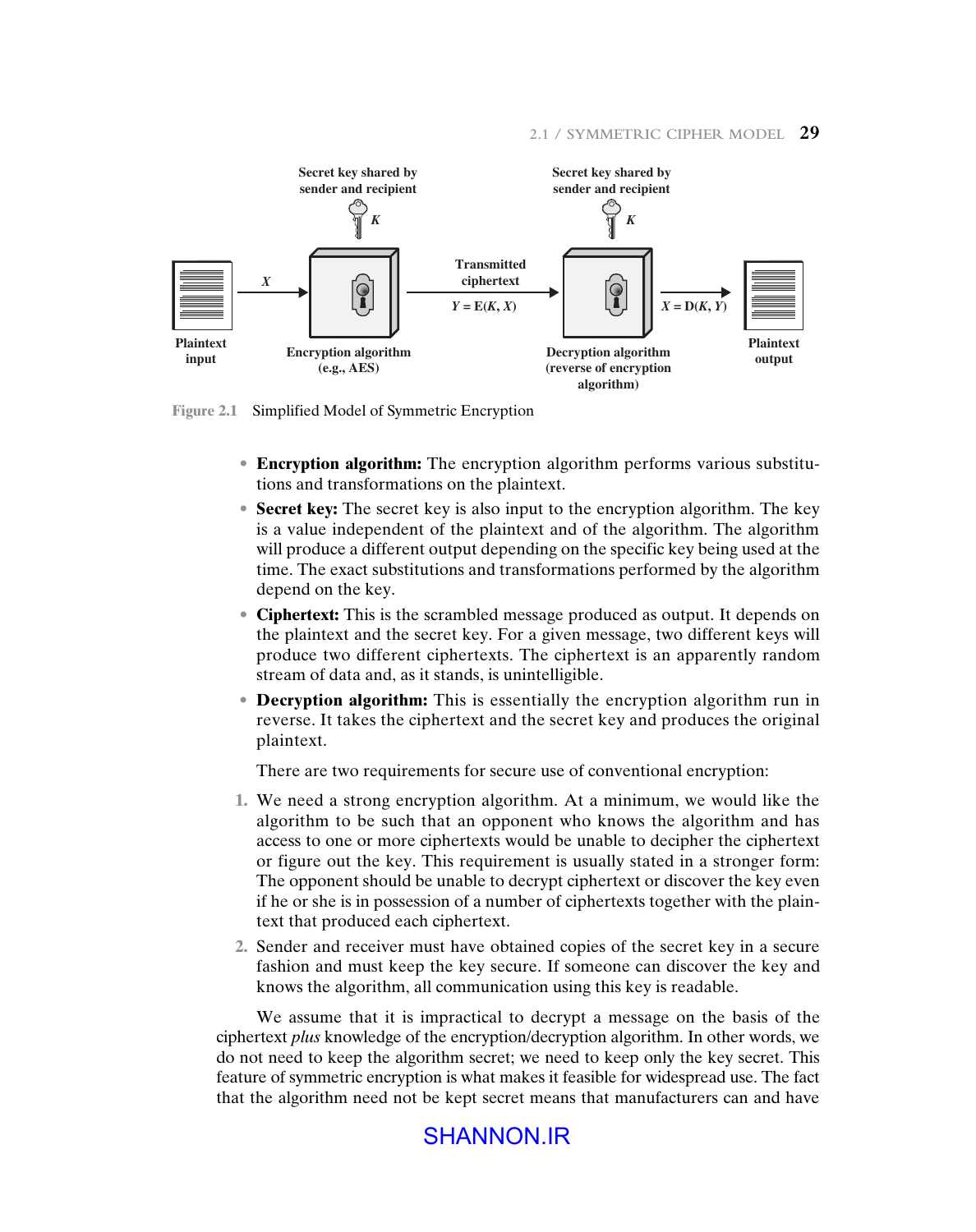

**Figure 2.2** Model of Symmetric Cryptosystem

developed low-cost chip implementations of data encryption algorithms. These chips are widely available and incorporated into a number of products. With the use of symmetric encryption, the principal security problem is maintaining the secrecy of the key.

Let us take a closer look at the essential elements of a symmetric encryption scheme, using Figure 2.2. A source produces a message in plaintext,  $X = [X_1, X_2, \ldots, X_M]$ . The *M* elements of *X* are letters in some finite alphabet. Traditionally, the alphabet usually consisted of the 26 capital letters. Nowadays, the binary alphabet {0, 1} is typically used. For encryption, a key of the form  $K = [K_1, K_2, \ldots, K_l]$  is generated. If the key is generated at the message source, then it must also be provided to the destination by means of some secure channel. Alternatively, a third party could generate the key and securely deliver it to both source and destination.

With the message  $X$  and the encryption key  $K$  as input, the encryption algorithm forms the ciphertext  $Y = [Y_1, Y_2, \ldots, Y_N]$ . We can write this as

$$
Y = E(K, X)
$$

This notation indicates that *Y* is produced by using encryption algorithm E as a function of the plaintext *X*, with the specific function determined by the value of the key *K*.

The intended receiver, in possession of the key, is able to invert the transformation:

$$
X=\mathrm{D}(K,Y)
$$

An opponent, observing *Y* but not having access to *K* or *X*, may attempt to recover *X* or *K* or both *X* and *K*. It is assumed that the opponent knows the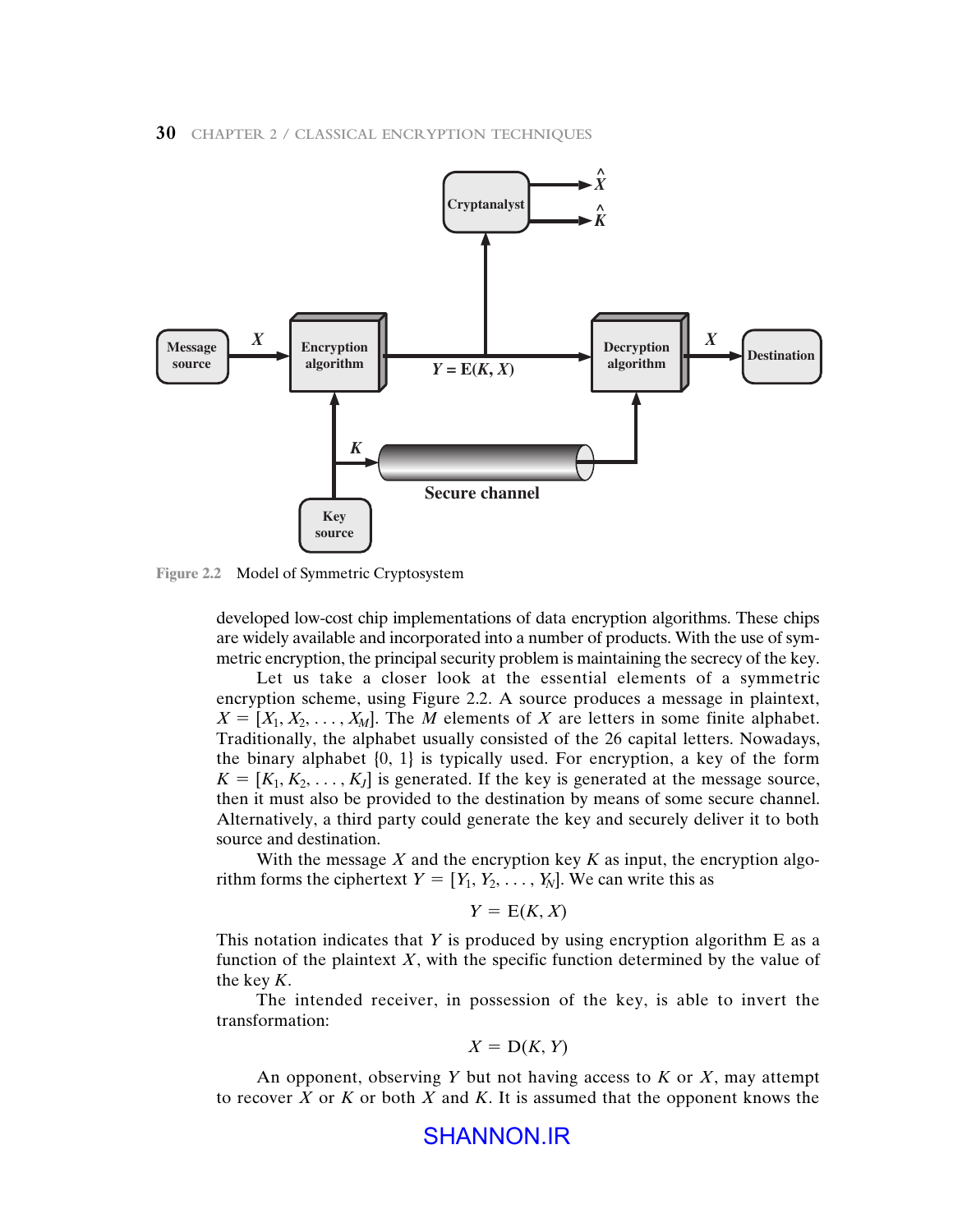encryption  $(E)$  and decryption  $(D)$  algorithms. If the opponent is interested in only this particular message, then the focus of the effort is to recover *X* by generating a plaintext estimate  $\hat{X}$ . Often, however, the opponent is interested in being able to read future messages as well, in which case an attempt is made to recover *K* by generating an estimate  $\hat{K}$ .

### **Cryptography**

Cryptographic systems are characterized along three independent dimensions:

- **1. The type of operations used for transforming plaintext to ciphertext.** All encryption algorithms are based on two general principles: substitution, in which each element in the plaintext (bit, letter, group of bits or letters) is mapped into another element, and transposition, in which elements in the plaintext are rearranged. The fundamental requirement is that no information be lost (i.e., that all operations are reversible). Most systems, referred to as *product systems*, involve multiple stages of substitutions and transpositions.
- **2. The number of keys used.** If both sender and receiver use the same key, the system is referred to as symmetric, single-key, secret-key, or conventional encryption. If the sender and receiver use different keys, the system is referred to as asymmetric, two-key, or public-key encryption.
- **3. The way in which the plaintext is processed.** A *block cipher* processes the input one block of elements at a time, producing an output block for each input block. A *stream cipher* processes the input elements continuously, producing output one element at a time, as it goes along.

### **Cryptanalysis and Brute-Force Attack**

Typically, the objective of attacking an encryption system is to recover the key in use rather than simply to recover the plaintext of a single ciphertext. There are two general approaches to attacking a conventional encryption scheme:

- • **Cryptanalysis:** Cryptanalytic attacks rely on the nature of the algorithm plus perhaps some knowledge of the general characteristics of the plaintext or even some sample plaintext–ciphertext pairs. This type of attack exploits the characteristics of the algorithm to attempt to deduce a specific plaintext or to deduce the key being used.
- **Brute-force attack:** The attacker tries every possible key on a piece of ciphertext until an intelligible translation into plaintext is obtained. On average, half of all possible keys must be tried to achieve success.

If either type of attack succeeds in deducing the key, the effect is catastrophic: All future and past messages encrypted with that key are compromised.

We first consider cryptanalysis and then discuss brute-force attacks.

Table 2.1 summarizes the various types of **cryptanalytic attacks** based on the amount of information known to the cryptanalyst. The most difficult problem is presented when all that is available is the *ciphertext only*. In some cases, not even the encryption algorithm is known, but in general, we can assume that the opponent does know the algorithm used for encryption. One possible attack under these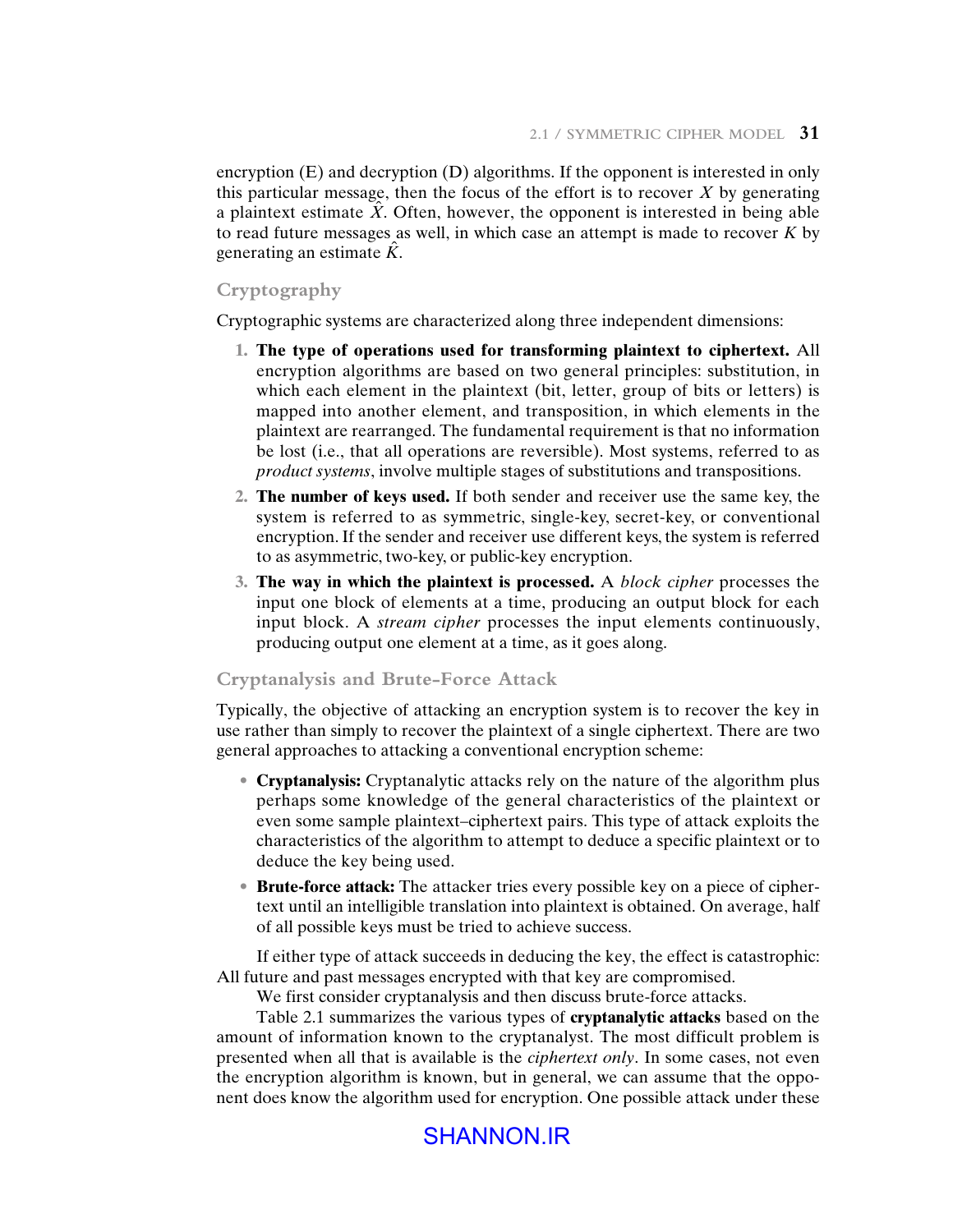| <b>Type of Attack</b>   | <b>Known to Cryptanalyst</b>                                                                                              |
|-------------------------|---------------------------------------------------------------------------------------------------------------------------|
| Ciphertext Only         | • Encryption algorithm                                                                                                    |
|                         | $\bullet$ Ciphertext                                                                                                      |
| Known Plaintext         | • Encryption algorithm                                                                                                    |
|                         | $\bullet$ Ciphertext                                                                                                      |
|                         | • One or more plaintext-ciphertext pairs formed with the secret key                                                       |
| <b>Chosen Plaintext</b> | • Encryption algorithm                                                                                                    |
|                         | $\bullet$ Ciphertext                                                                                                      |
|                         | • Plaintext message chosen by cryptanalyst, together with its corresponding<br>ciphertext generated with the secret key   |
| Chosen Ciphertext       | • Encryption algorithm                                                                                                    |
|                         | $\bullet$ Ciphertext                                                                                                      |
|                         | • Ciphertext chosen by cryptanalyst, together with its corresponding decrypted<br>plaintext generated with the secret key |
| Chosen Text             | • Encryption algorithm                                                                                                    |
|                         | $\bullet$ Ciphertext                                                                                                      |
|                         | • Plaintext message chosen by cryptanalyst, together with its corresponding<br>ciphertext generated with the secret key   |
|                         | • Ciphertext chosen by cryptanalyst, together with its corresponding decrypted<br>plaintext generated with the secret key |

**Table 2.1** Types of Attacks on Encrypted Messages

circumstances is the brute-force approach of trying all possible keys. If the key space is very large, this becomes impractical. Thus, the opponent must rely on an analysis of the ciphertext itself, generally applying various statistical tests to it. To use this approach, the opponent must have some general idea of the type of plaintext that is concealed, such as English or French text, an EXE file, a Java source listing, an accounting file, and so on.

The ciphertext-only attack is the easiest to defend against because the opponent has the least amount of information to work with. In many cases, however, the analyst has more information. The analyst may be able to capture one or more plaintext messages as well as their encryptions. Or the analyst may know that certain plaintext patterns will appear in a message. For example, a file that is encoded in the Postscript format always begins with the same pattern, or there may be a standardized header or banner to an electronic funds transfer message, and so on. All these are examples of *known plaintext*. With this knowledge, the analyst may be able to deduce the key on the basis of the way in which the known plaintext is transformed.

Closely related to the known-plaintext attack is what might be referred to as a probable-word attack. If the opponent is working with the encryption of some general prose message, he or she may have little knowledge of what is in the message. However, if the opponent is after some very specific information, then parts of the message may be known. For example, if an entire accounting file is being transmitted, the opponent may know the placement of certain key words in the header of the file. As another example, the source code for a program developed by Corporation X might include a copyright statement in some standardized position.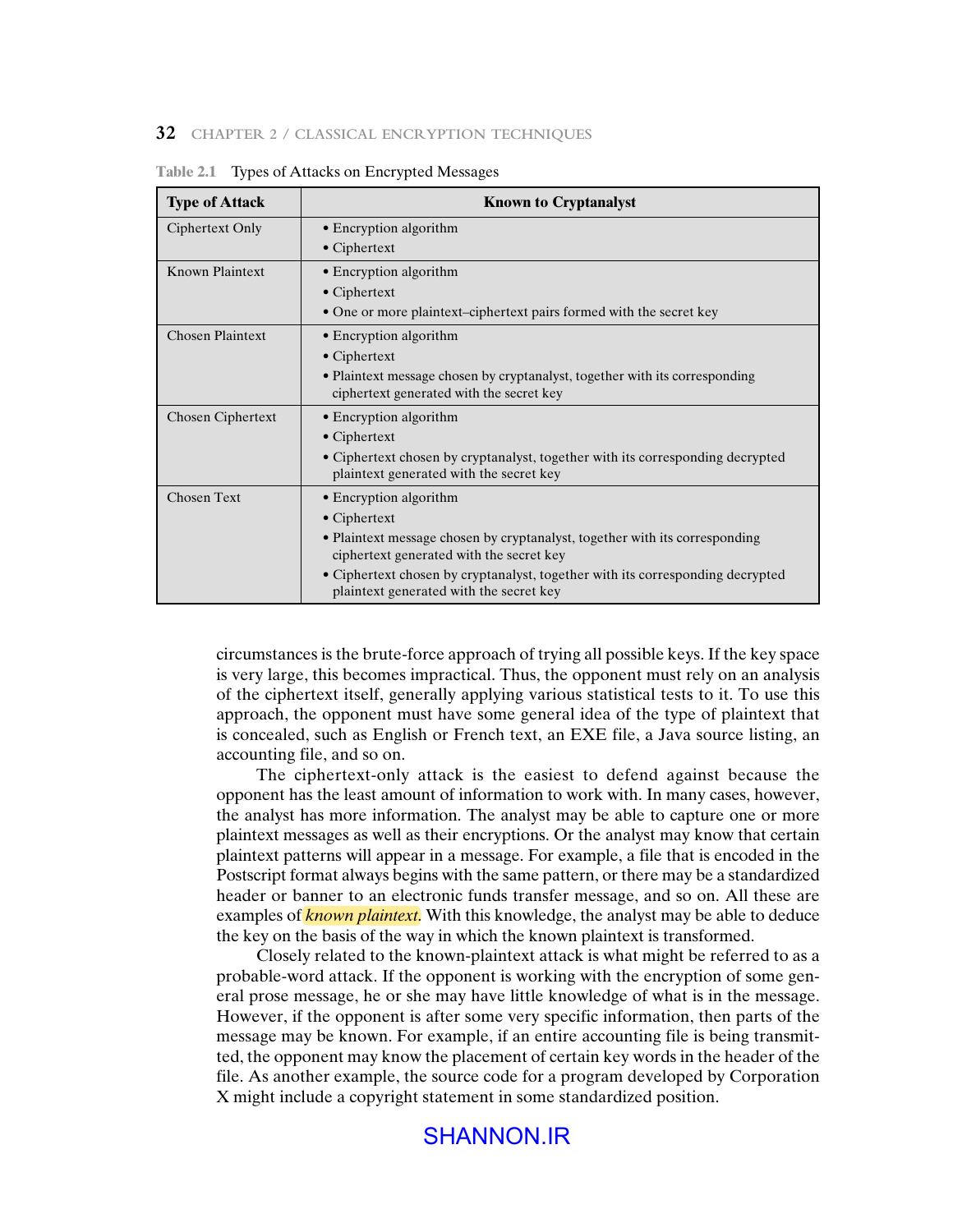If the analyst is able somehow to get the source system to insert into the system a message chosen by the analyst, then a *chosen-plaintext* attack is possible. An example of this strategy is differential cryptanalysis, explored in Chapter 3. In general, if the analyst is able to choose the messages to encrypt, the analyst may deliberately pick patterns that can be expected to reveal the structure of the key.

Table 2.1 lists two other types of attack: chosen ciphertext and chosen text. These are less commonly employed as cryptanalytic techniques but are nevertheless possible avenues of attack.

Only relatively weak algorithms fail to withstand a ciphertext-only attack. Generally, an encryption algorithm is designed to withstand a known-plaintext attack.

Two more definitions are worthy of note. An encryption scheme is **unconditionally secure** if the ciphertext generated by the scheme does not contain enough information to determine uniquely the corresponding plaintext, no matter how much ciphertext is available. That is, no matter how much time an opponent has, it is impossible for him or her to decrypt the ciphertext simply because the required information is not there. With the exception of a scheme known as the one-time pad (described later in this chapter), there is no encryption algorithm that is unconditionally secure. Therefore, all that the users of an encryption algorithm can strive for is an algorithm that meets one or both of the following criteria:

- • The cost of breaking the cipher exceeds the value of the encrypted information.
- The time required to break the cipher exceeds the useful lifetime of the information.

An encryption scheme is said to be **computationally secure** if either of the foregoing two criteria are met. Unfortunately, it is very difficult to estimate the amount of effort required to cryptanalyze ciphertext successfully.

All forms of cryptanalysis for symmetric encryption schemes are designed to exploit the fact that traces of structure or pattern in the plaintext may survive encryption and be discernible in the ciphertext. This will become clear as we examine various symmetric encryption schemes in this chapter. We will see in Part Two that cryptanalysis for public-key schemes proceeds from a fundamentally different premise, namely, that the mathematical properties of the pair of keys may make it possible for one of the two keys to be deduced from the other.

A **brute-force attack** involves trying every possible key until an intelligible translation of the ciphertext into plaintext is obtained. On average, half of all possible keys must be tried to achieve success. That is, if there are *X* different keys, on average an attacker would discover the actual key after  $X/2$  tries. It is important to note that there is more to a brute-force attack than simply running through all possible keys. Unless known plaintext is provided, the analyst must be able to recognize plaintext as plaintext. If the message is just plain text in English, then the result pops out easily, although the task of recognizing English would have to be automated. If the text message has been compressed before encryption, then recognition is more difficult. And if the message is some more general type of data, such as a numerical file, and this has been compressed, the problem becomes even more difficult to automate. Thus, to supplement the brute-force approach, some degree of knowledge about the expected plaintext is needed, and some means of automatically distinguishing plaintext from garble is also needed.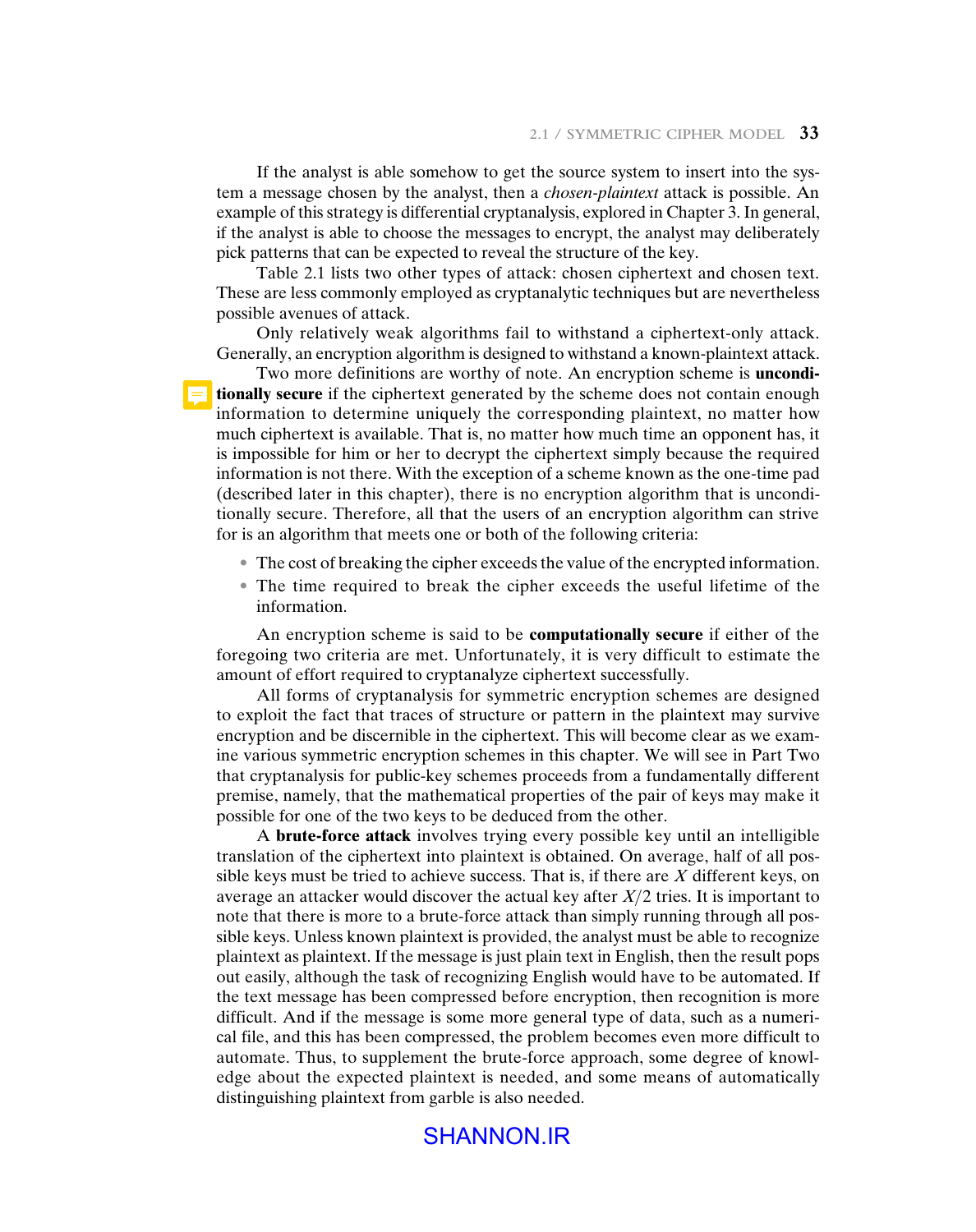### **2.2 Substitution Techniques**

In this section and the next, we examine a sampling of what might be called classical encryption techniques. A study of these techniques enables us to illustrate the basic approaches to symmetric encryption used today and the types of cryptanalytic attacks that must be anticipated.

The two basic building blocks of all encryption techniques are substitution and transposition. We examine these in the next two sections. Finally, we discuss a system that combines both substitution and transposition.

A substitution technique is one in which the letters of plaintext are replaced by other letters or by numbers or symbols.<sup>1</sup> If the plaintext is viewed as a sequence of bits, then substitution involves replacing plaintext bit patterns with ciphertext bit patterns.

#### **Caesar Cipher**

The earliest known, and the simplest, use of a substitution cipher was by Julius Caesar. The Caesar cipher involves replacing each letter of the alphabet with the letter standing three places further down the alphabet. For example,

> plain: meet me after the toga party cipher: PHHW PH DIWHU WKH WRJD SDUWB

Note that the alphabet is wrapped around, so that the letter following  $Z$  is A. We can define the transformation by listing all possibilities, as follows:

plain: a b c d e f g h i j k l m n o p q r s t u v w x y z cipher: d e f g h i j k l m n o p q r s T u v w x y z a b c

|                                                                | a   b   c   d   e   f   g   h   i   j   k   1   m |  |  |  |  |  |                |
|----------------------------------------------------------------|---------------------------------------------------|--|--|--|--|--|----------------|
|                                                                |                                                   |  |  |  |  |  | 7 8 9 10 11 12 |
|                                                                |                                                   |  |  |  |  |  |                |
|                                                                |                                                   |  |  |  |  |  |                |
| 13   14   15   16   17   18   19   20   21   22   23   24   25 |                                                   |  |  |  |  |  |                |

Let us assign a numerical equivalent to each letter:

Then the algorithm can be expressed as follows. For each plaintext letter *p*, substitute the ciphertext letter *C*: 2

$$
C = E(3, p) = (p + 3) \mod 26
$$

<sup>&</sup>lt;sup>1</sup>When letters are involved, the following conventions are used in this book. Plaintext is always in lowercase; ciphertext is in uppercase; key values are in italicized lowercase. 2 We define *a* mod *n* to be the remainder when *a* is divided by *n*. For example, 11 mod 7 = 4. See Chapter 4

for a further discussion of modular arithmetic.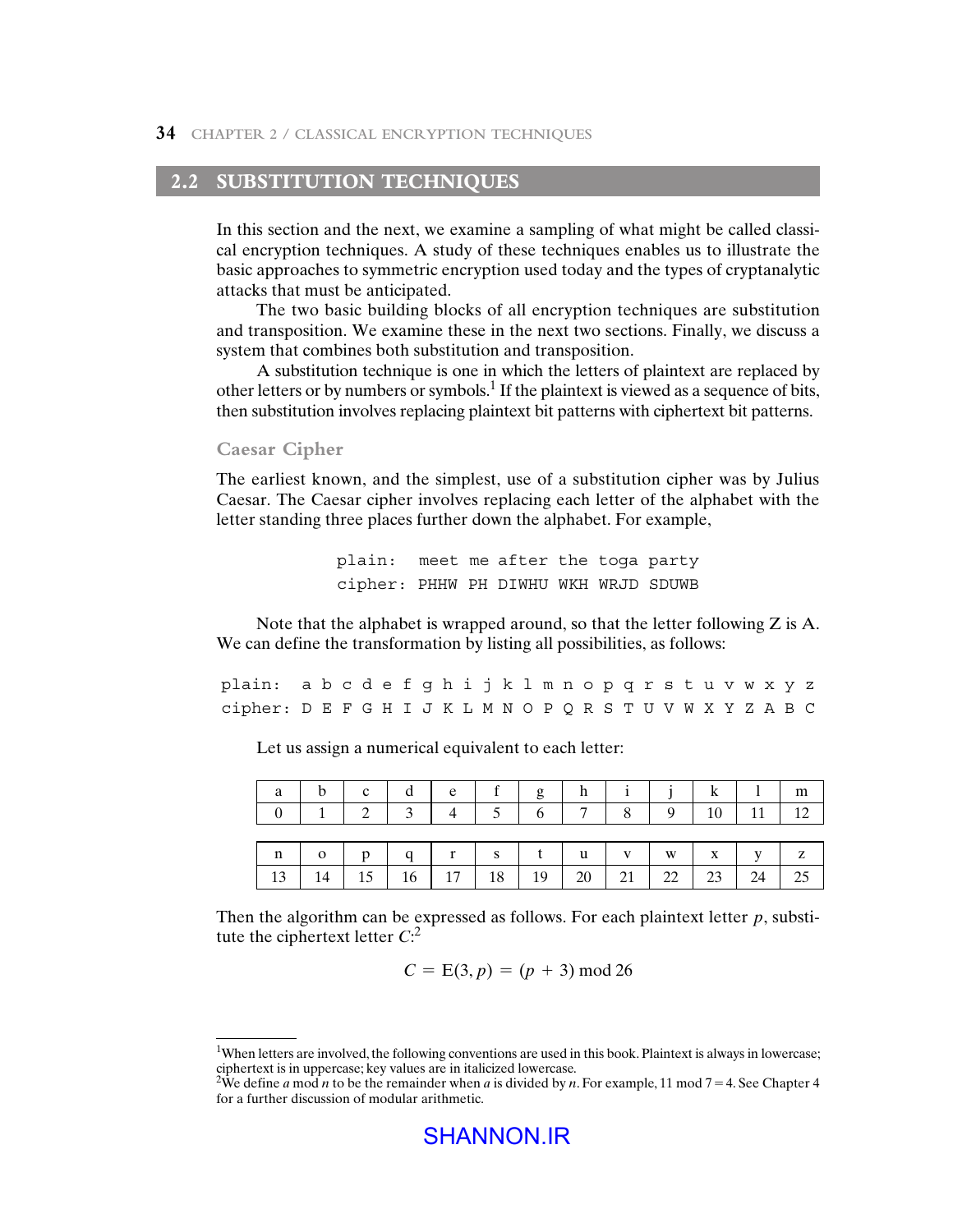A shift may be of any amount, so that the general Caesar algorithm is

$$
C = E(k, p) = (p + k) \mod 26
$$
 (2.1)

where *k* takes on a value in the range 1 to 25. The decryption algorithm is simply

$$
p = D(k, C) = (C - k) \mod 26
$$
 (2.2)

If it is known that a given ciphertext is a Caesar cipher, then a brute-force cryptanalysis is easily performed: simply try all the 25 possible keys. Figure 2.3 shows the results of applying this strategy to the example ciphertext. In this case, the plaintext leaps out as occupying the third line.

Three important characteristics of this problem enabled us to use a bruteforce cryptanalysis:

- **1.** The encryption and decryption algorithms are known.
- **2.** There are only 25 keys to try.
- **3.** The language of the plaintext is known and easily recognizable.

|                |      |    | PHHW PH DIWHU WKH WRJD SDUWB |  |  |
|----------------|------|----|------------------------------|--|--|
| <b>KEY</b>     |      |    |                              |  |  |
| $\mathbf{1}$   |      |    | oggy og chygt vjg vgic retva |  |  |
| $\overline{2}$ |      |    | nffu nf bgufs uif uphb qbsuz |  |  |
| 3              | meet |    | me after the toga party      |  |  |
| 4              |      |    | ldds ld zesdq sgd snfz ozgsx |  |  |
| 5              | kccr |    | kc ydrcp rfc rmey nyprw      |  |  |
| 6              |      |    | jbbg jb xcgbo geb gldx mxogv |  |  |
| 7              |      |    | iaap ia wbpan pda pkcw lwnpu |  |  |
| 8              | hzzo |    | hz vaozm ocz ojby kymot      |  |  |
| 9              |      |    | gyyn gy uznyl nby niau julns |  |  |
| 10             |      |    | fxxm fx tymxk max mhzt itkmr |  |  |
| 11             | ewwl |    | ew sxlwi lzw lgys hsilg      |  |  |
| 12             |      |    | dvyk dy rwkvi kyv kfxr grikp |  |  |
| 13             | cuui |    | cu qvjuh jxu jewq fqhjo      |  |  |
| 14             |      |    | btti bt puitg iwt idvp epgin |  |  |
| 15             |      |    | assh as othsf hys houo dofhm |  |  |
| 16             |      |    | zrrg zr nsgre gur gbtn cnegl |  |  |
| 17             | yggf |    | yg mrfgd ftg fasm bmdfk      |  |  |
| 18             | xppe |    | xp lgepc esp ezrl alcej      |  |  |
| 19             |      |    | wood wo kpdob dro dygk zkbdi |  |  |
| 20             |      |    | vnnc vn jocna cqn cxpj yjach |  |  |
| 21             |      |    | ummb um inbmz bpm bwoi xizbg |  |  |
| 22             | tlla | t1 | hmaly aol avnh whyaf         |  |  |
| 23             | skkz |    | sk glzkx znk zumg vgxze      |  |  |
| 24             |      |    | rjjy rj fkyjw ymj ytlf ufwyd |  |  |
| 25             |      |    | qiix qi ejxiv xli xske tevxc |  |  |

**Figure 2.3** Brute-Force Cryptanalysis of Caesar Cipher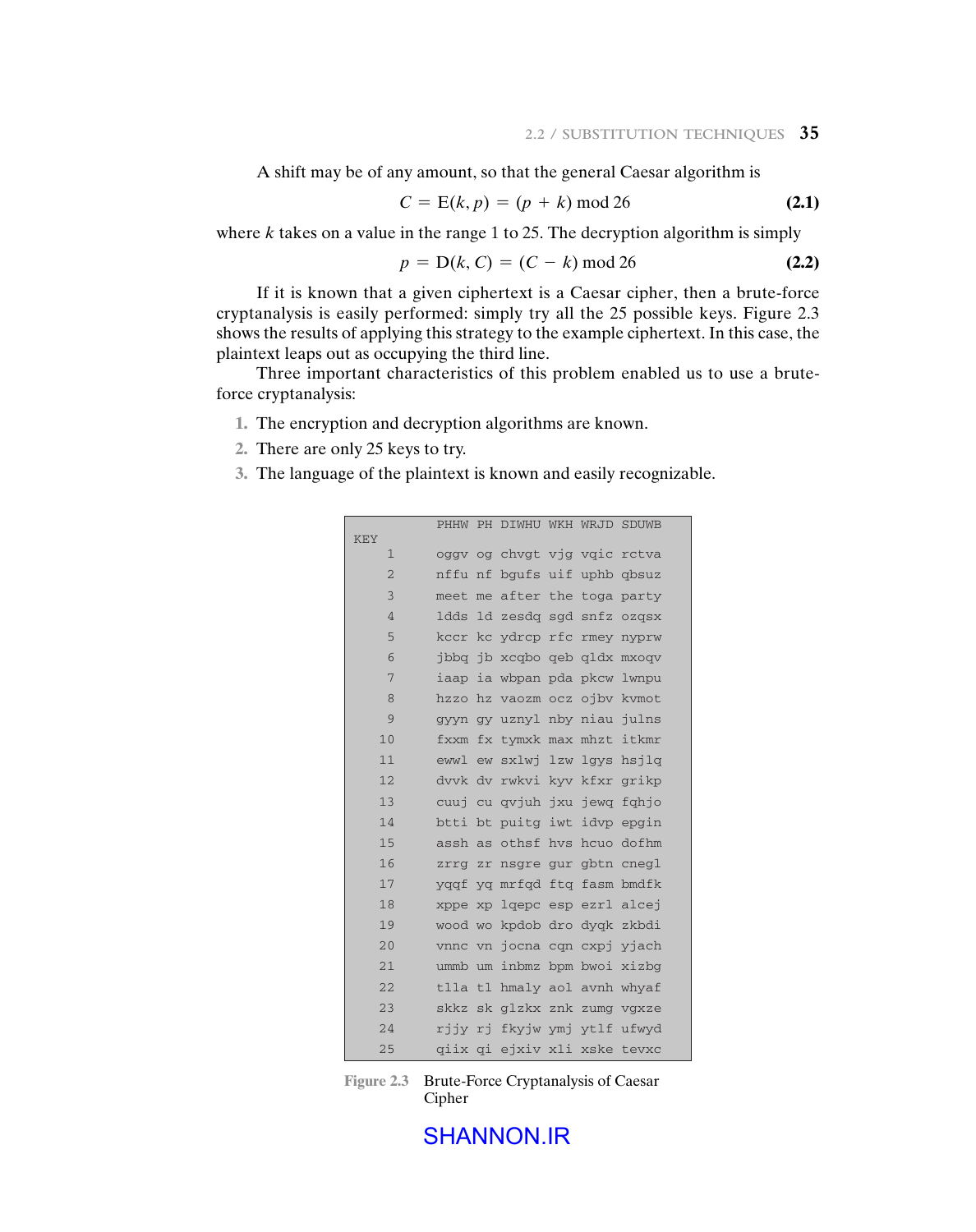```
~+Wu"- \Omega-O) \leq 4 {\infty + \ldots ë \sim \Omega & ràu · \pm \ell \sim Z-
U \neq 20#Åæd œ«q7 \Omega n \cdot 0.3NVÚ Œz'Y-f∞Í[±Û è\Omega,<NO±«`xã Åä£èü3Å
xlöskºÂ
yí ^AÉ] x J/'iTê&1 'c<u\Omega-
Y_1 ΔE, Y_2 11ex1 C<us2-<br>
AD(G WAC-y_iδAW PÔ1«ÎÜtç],¤; I^üÑπ~~ L`9OgflO~&C -< ØÔS":<br>
"Œ!SGqèvo^ ú\,S>h<-*6Φ‡%x´"|fiÓ#≈~my%`≥ñP<,fi Áj Å0¿"Zù-<br>
Ω¨Õ¯6Œÿ{% ,ΩÊó ,ï π÷Áî úO2çSÿ´O-<br>
2Äflßi /@^"[[ΚºªΡŒπ,úé^´3∑~ŏ`ÔΖÌ"Υ¬ŸΩœΥ
B ZøK~Oßÿüf !ÒflÎzsS/]>ÈO ü
```


In most networking situations, we can assume that the algorithms are known. What generally makes brute-force cryptanalysis impractical is the use of an algorithm that employs a large number of keys. For example, the triple DES algorithm, examined in Chapter 6, makes use of a 168-bit key, giving a key space of  $2^{168}$  or greater than  $3.7 \times 10^{50}$  possible keys.

The third characteristic is also significant. If the language of the plaintext is unknown, then plaintext output may not be recognizable. Furthermore, the input may be abbreviated or compressed in some fashion, again making recognition difficult. For example, Figure 2.4 shows a portion of a text file compressed using an algorithm called ZIP. If this file is then encrypted with a simple substitution cipher (expanded to include more than just 26 alphabetic characters), then the plaintext may not be recognized when it is uncovered in the brute-force cryptanalysis.

#### **Monoalphabetic Ciphers**

With only 25 possible keys, the Caesar cipher is far from secure. A dramatic increase in the key space can be achieved by allowing an arbitrary substitution. Before proceeding, we define the term *permutation*. A **permutation** of a finite set of elements *S* is an ordered sequence of all the elements of *S*, with each element appearing exactly once. For example, if  $S = \{a, b, c\}$ , there are six permutations of S:

#### abc, acb, bac, bca, cab, cba

In general, there are *n*! permutations of a set of *n* elements, because the first element can be chosen in one of *n* ways, the second in  $n - 1$  ways, the third in  $n - 2$ ways, and so on.

Recall the assignment for the Caesar cipher:

| plain: a b c d e f g h i j k 1 m n o p q r s t u v w x y z |  |  |  |  |  |  |  |  |  |  |  |  |  |
|------------------------------------------------------------|--|--|--|--|--|--|--|--|--|--|--|--|--|
| cipher: DEFGHIJKLMNOPQRSTUVWXYZABC                         |  |  |  |  |  |  |  |  |  |  |  |  |  |

If, instead, the "cipher" line can be any permutation of the 26 alphabetic characters, then there are 26! or greater than  $4 \times 10^{26}$  possible keys. This is 10 orders of magnitude greater than the key space for DES and would seem to eliminate brute-force techniques for cryptanalysis. Such an approach is referred to as a **monoalphabetic substitution cipher**, because a single cipher alphabet (mapping from plain alphabet to cipher alphabet) is used per message.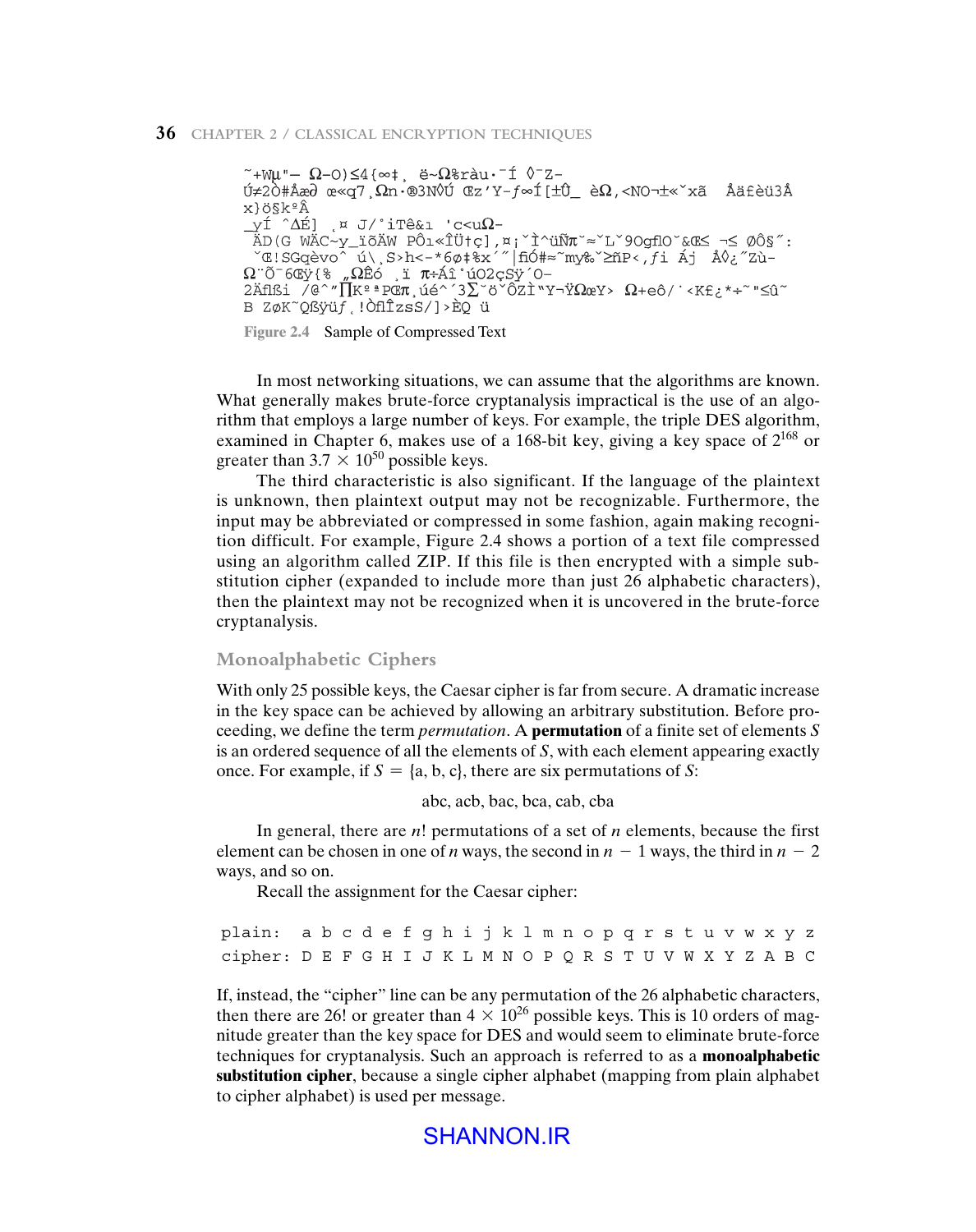There is, however, another line of attack. If the cryptanalyst knows the nature of the plaintext (e.g., noncompressed English text), then the analyst can exploit the regularities of the language. To see how such a cryptanalysis might proceed, we give a partial example here that is adapted from one in [SINK09]. The ciphertext to be solved is

UZQSOVUOHXMOPVGPOZPEVSGZWSZOPFPESXUDBMETSXAIZ VUEPHZHMDZSHZOWSFPAPPDTSVPQUZWYMXUZUHSX EPYEPOPDZSZUFPOMBZWPFUPZHMDJUDTMOHMQ

As a first step, the relative frequency of the letters can be determined and compared to a standard frequency distribution for English, such as is shown in Figure 2.5 (based on [LEWA00]). If the message were long enough, this technique alone might be sufficient, but because this is a relatively short message, we cannot expect an exact match. In any case, the relative frequencies of the letters in the ciphertext (in percentages) are as follows:

| P 13.33        | H 5.83     | $F = 3.33$ | <b>B</b> 1.67  | $C$ 0.00       |
|----------------|------------|------------|----------------|----------------|
| Z 11.67        | $D = 5.00$ | W 3.33     | $G \quad 1.67$ | $K$ 0.00       |
| $S = 8.33$     | E 5.00     | $Q$ 2.50   | $Y = 1.67$     | $L \quad 0.00$ |
| $U = 8.33$     | $V$ 4.17   | $T = 2.50$ | $I = 0.83$     | $N = 0.00$     |
| $O \quad 7.50$ | $X$ 4.17   | A 1.67     | $J \quad 0.83$ | $R$ 0.00       |
| M 6.67         |            |            |                |                |

Comparing this breakdown with Figure 2.5, it seems likely that cipher letters P and Z are the equivalents of plain letters e and t, but it is not certain which is which. The letters S, U, O, M, and H are all of relatively high frequency and probably correspond to plain letters from the set {a, h, i, n, o, r, s}. The letters with the lowest frequencies (namely, A, B, G, Y, I, J) are likely included in the set  $\{b, j, k, q, v, x, z\}$ .

There are a number of ways to proceed at this point. We could make some tentative assignments and start to fill in the plaintext to see if it looks like a reasonable "skeleton" of a message. A more systematic approach is to look for other regularities. For example, certain words may be known to be in the text. Or we could look for repeating sequences of cipher letters and try to deduce their plaintext equivalents.

A powerful tool is to look at the frequency of two-letter combinations, known as **digrams**. A table similar to Figure 2.5 could be drawn up showing the relative frequency of digrams. The most common such digram is th. In our ciphertext, the most common digram is ZW, which appears three times. So we make the correspondence of Z with t and W with h. Then, by our earlier hypothesis, we can equate P with e. Now notice that the sequence ZWP appears in the ciphertext, and we can translate that sequence as "the." This is the most frequent trigram (three-letter combination) in English, which seems to indicate that we are on the right track.

Next, notice the sequence ZWSZ in the first line. We do not know that these four letters form a complete word, but if they do, it is of the form th\_t. If so, S equates with a.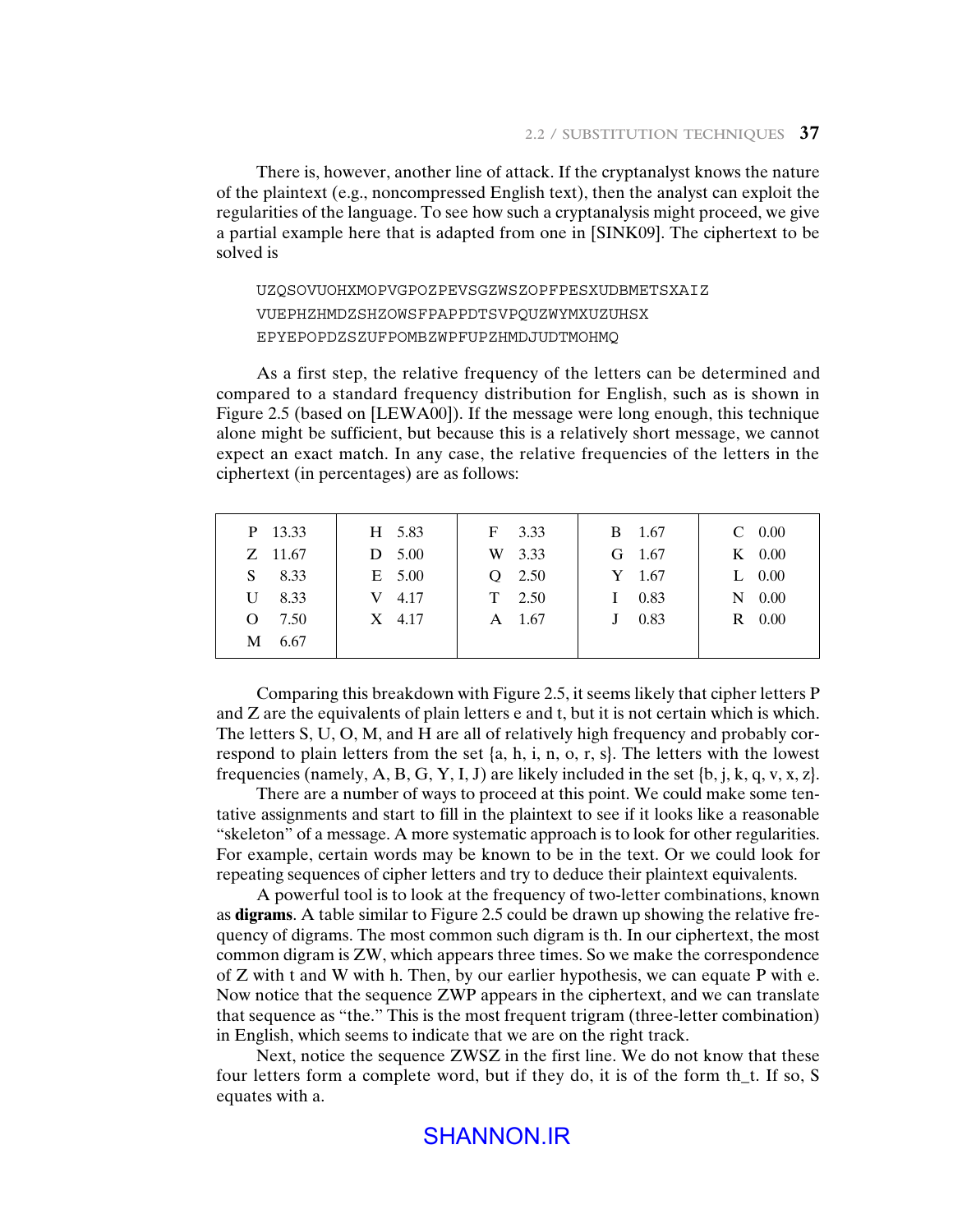

So far, then, we have

UZQSOVUOHXMOPVGPOZPEVSGZWSZOPFPESXUDBMETSXAIZ t a e e te a that e e a a VUEPHZHMDZSHZOWSFPAPPDTSVPQUZWYMXUZUHSX e t ta t ha e ee a e th t a EPYEPOPDZSZUFPOMBZWPFUPZHMDJUDTMOHMQ e e e tat e the t

Only four letters have been identified, but already we have quite a bit of the message. Continued analysis of frequencies plus trial and error should easily yield a solution from this point. The complete plaintext, with spaces added between words, follows:

it was disclosed yesterday that several informal but direct contacts have been made with political representatives of the viet cong in moscow

Monoalphabetic ciphers are easy to break because they reflect the frequency data of the original alphabet. A countermeasure is to provide multiple substitutes,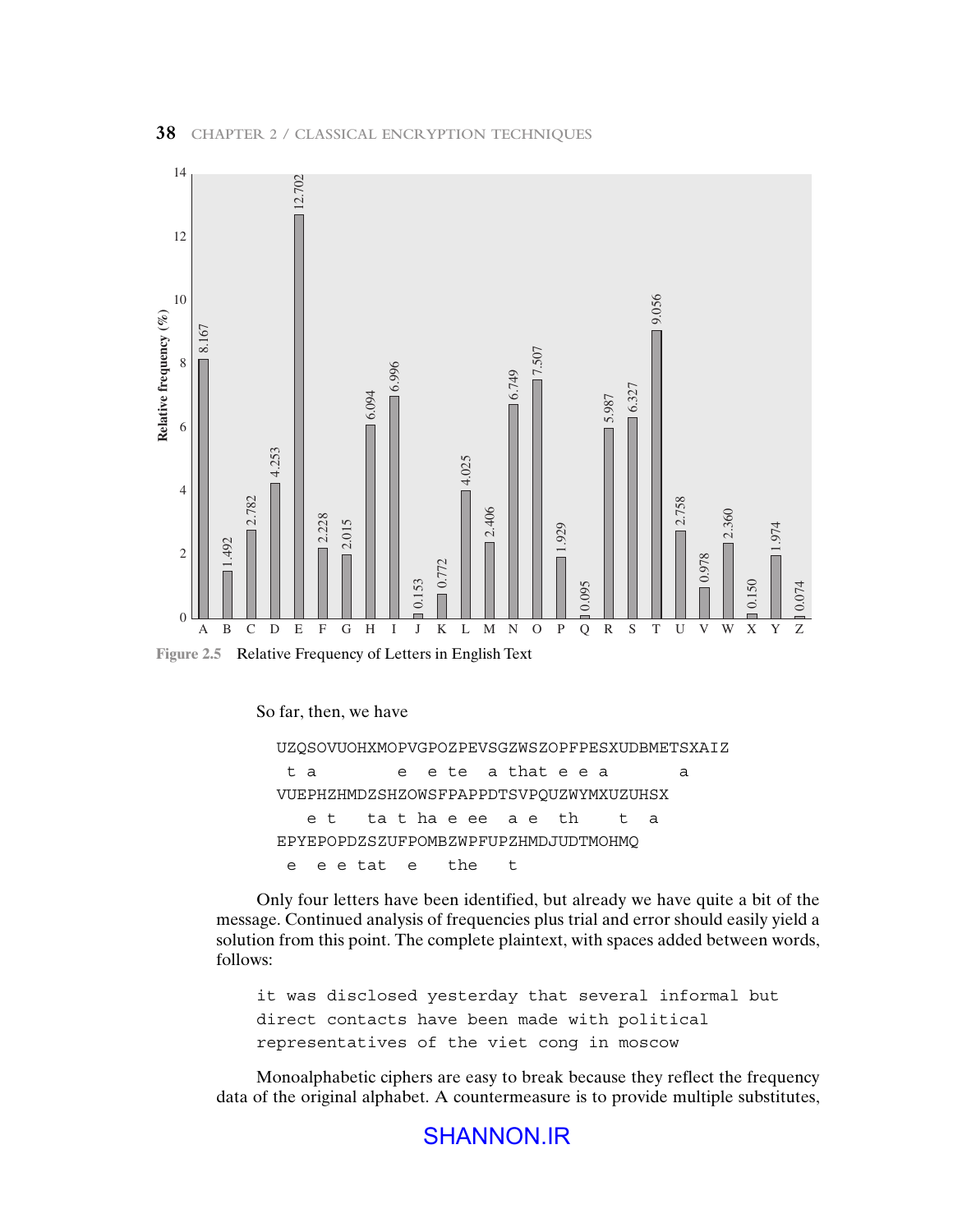known as homophones, for a single letter. For example, the letter e could be assigned a number of different cipher symbols, such as 16, 74, 35, and 21, with each homophone assigned to a letter in rotation or randomly. If the number of symbols assigned to each letter is proportional to the relative frequency of that letter, then single-letter frequency information is completely obliterated. The great mathematician Carl Friedrich Gauss believed that he had devised an unbreakable cipher using homophones. However, even with homophones, each element of plaintext affects only one element of ciphertext, and multiple-letter patterns (e.g., digram frequencies) still survive in the ciphertext, making cryptanalysis relatively straightforward.

Two principal methods are used in substitution ciphers to lessen the extent to which the structure of the plaintext survives in the ciphertext: One approach is to encrypt multiple letters of plaintext, and the other is to use multiple cipher alphabets. We briefly examine each.

#### **Playfair Cipher**

The best-known multiple-letter encryption cipher is the Playfair, which treats digrams in the plaintext as single units and translates these units into ciphertext digrams.3

The Playfair algorithm is based on the use of a  $5 \times 5$  matrix of letters constructed using a keyword. Here is an example, solved by Lord Peter Wimsey in Dorothy Sayers's *Have His Carcase:*<sup>4</sup>

| M            | Ω           | N  | Α                | $\mathbb{R}$ |
|--------------|-------------|----|------------------|--------------|
| $\mathbf C$  | H           | Ø  | B                | D            |
| E            | $\mathbf F$ | G  | I/J              | $\bf K$      |
| L            | P           | 0  | S                | T            |
| $\mathbf{U}$ |             | W) | $\boldsymbol{X}$ | Z            |

In this case, the keyword is *monarchy*. The matrix is constructed by filling in the letters of the keyword (minus duplicates) from left to right and from top to bottom, and then filling in the remainder of the matrix with the remaining letters in alphabetic order. The letters I and J count as one letter. Plaintext is encrypted two letters at a time, according to the following rules:

- **1.** Repeating plaintext letters that are in the same pair are separated with a filler letter, such as x, so that balloon would be treated as ba lx lo on.
- **2.** Two plaintext letters that fall in the same row of the matrix are each replaced by the letter to the right, with the first element of the row circularly following the last. For example, ar is encrypted as RM.
- **3.** Two plaintext letters that fall in the same column are each replaced by the letter beneath, with the top element of the column circularly following the last. For example, mu is encrypted as CM.

<sup>&</sup>lt;sup>3</sup>This cipher was actually invented by British scientist Sir Charles Wheatstone in 1854, but it bears the name of his friend Baron Playfair of St. Andrews, who championed the cipher at the British foreign office. 4 The book provides an absorbing account of a probable-word attack.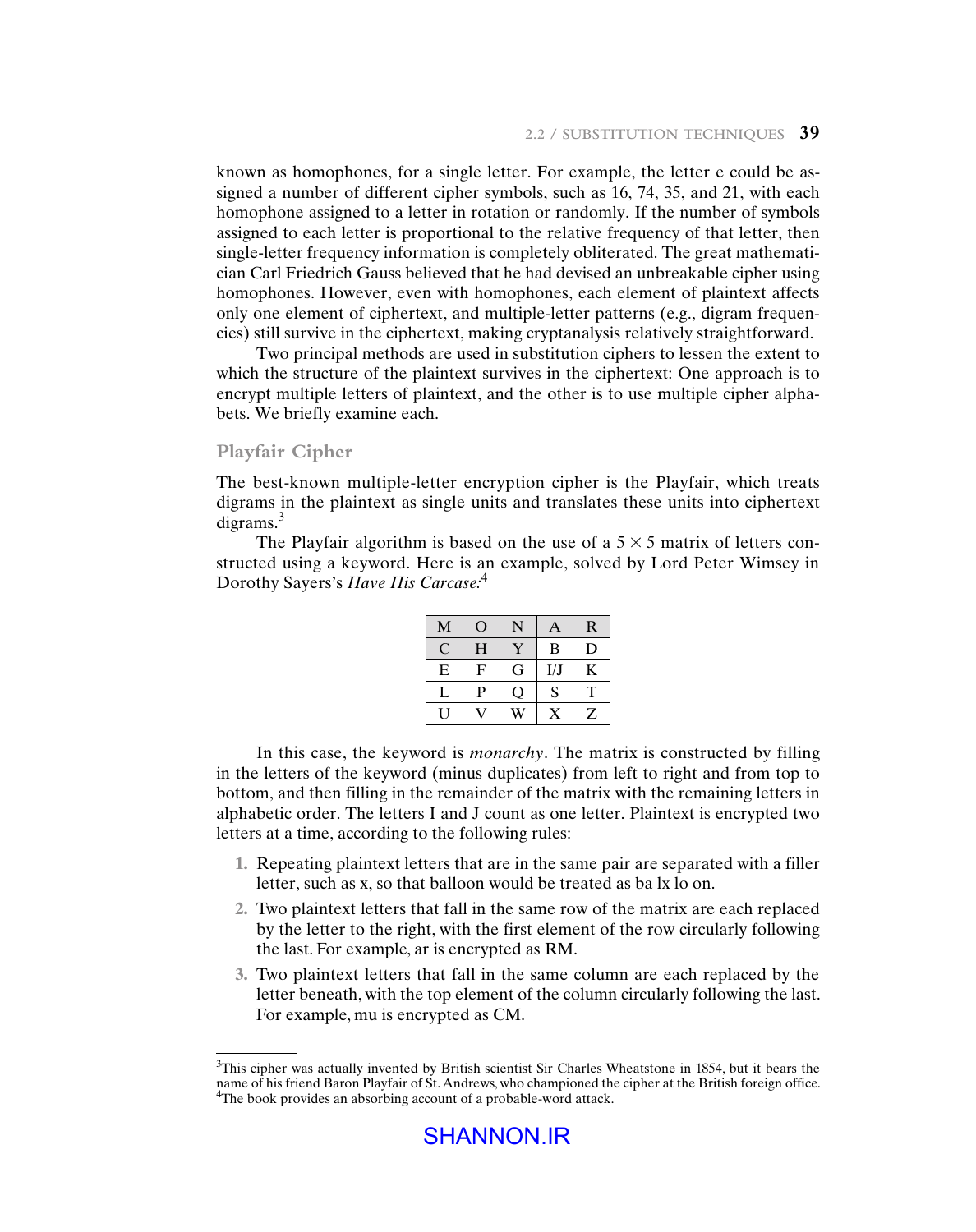**4.** Otherwise, each plaintext letter in a pair is replaced by the letter that lies in its own row and the column occupied by the other plaintext letter. Thus, hs becomes BP and ea becomes IM (or JM, as the encipherer wishes).

The Playfair cipher is a great advance over simple monoalphabetic ciphers. For one thing, whereas there are only 26 letters, there are  $26 \times 26 = 676$  digrams, so that identification of individual digrams is more difficult. Furthermore, the relative frequencies of individual letters exhibit a much greater range than that of digrams, making frequency analysis much more difficult. For these reasons, the Playfair cipher was for a long time considered unbreakable. It was used as the standard field system by the British Army in World War I and still enjoyed considerable use by the U.S. Army and other Allied forces during World War II.

Despite this level of confidence in its security, the Playfair cipher is relatively easy to break, because it still leaves much of the structure of the plaintext language intact. A few hundred letters of ciphertext are generally sufficient.

One way of revealing the effectiveness of the Playfair and other ciphers is shown in Figure 2.6. The line labeled *plaintext* plots a typical frequency distribution of the 26 alphabetic characters (no distinction between upper and lower case) in ordinary text. This is also the frequency distribution of any monoalphabetic substitution cipher, because the frequency values for individual letters are the same, just with different letters substituted for the original letters. The plot is developed in the following way: The number of occurrences of each letter in the text is counted and divided by the number of occurrences of the most frequently used letter. Using the results of Figure 2.5, we see that e is the most frequently used letter. As a result, e has a relative frequency of 1, t of



**Figure 2.6** Relative Frequency of Occurrence of Letters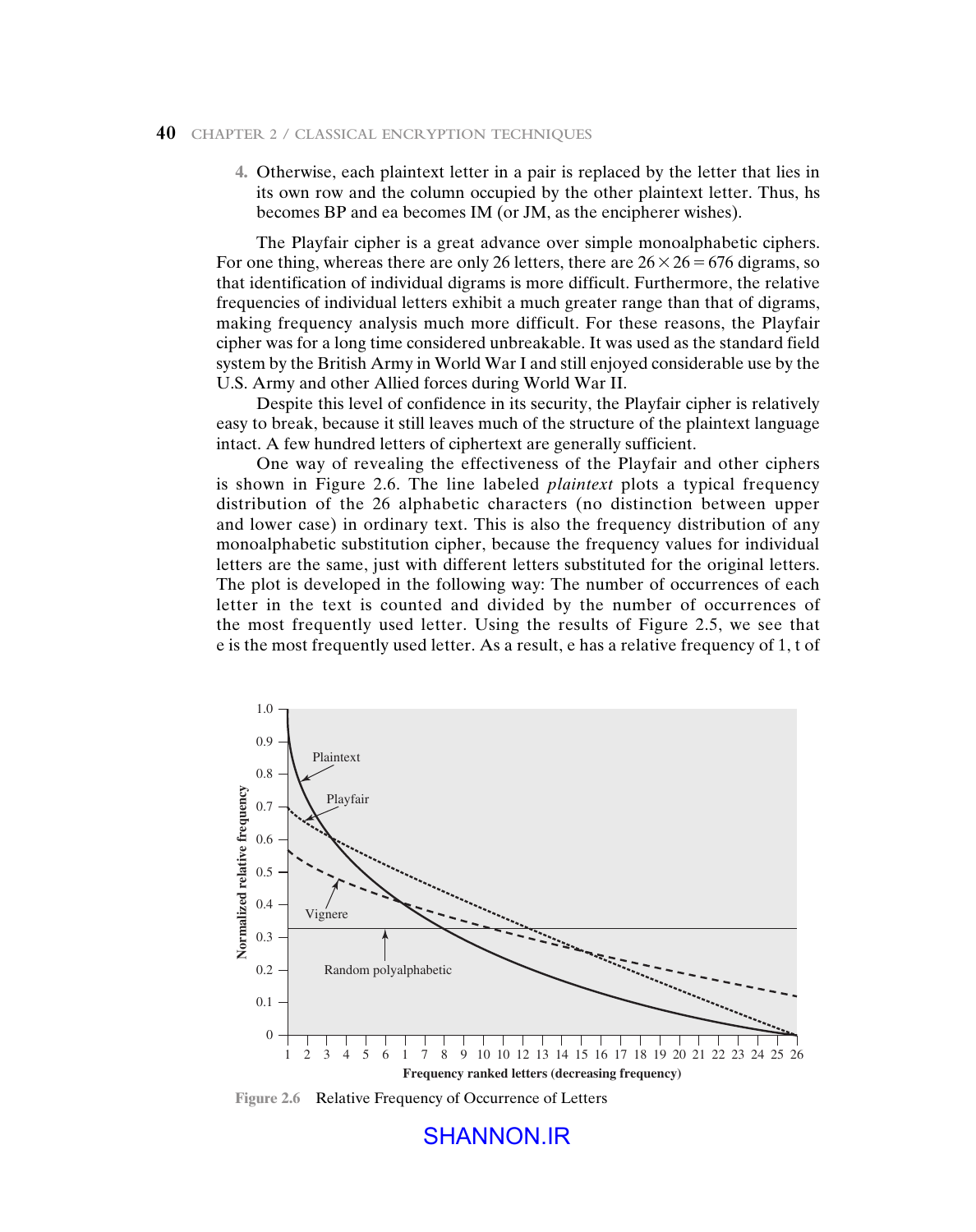$9.056/12.702 \approx 0.72$ , and so on. The points on the horizontal axis correspond to the letters in order of decreasing frequency.

Figure 2.6 also shows the frequency distribution that results when the text is encrypted using the Playfair cipher. To normalize the plot, the number of occurrences of each letter in the ciphertext was again divided by the number of occurrences of e in the plaintext. The resulting plot therefore shows the extent to which the frequency distribution of letters, which makes it trivial to solve substitution ciphers, is masked by encryption. If the frequency distribution information were totally concealed in the encryption process, the ciphertext plot of frequencies would be flat, and cryptanalysis using ciphertext only would be effectively impossible. As the figure shows, the Playfair cipher has a flatter distribution than does plaintext, but nevertheless, it reveals plenty of structure for a cryptanalyst to work with. The plot also shows the Vigenère cipher, discussed subsequently. The Hill and Vigenère curves on the plot are based on results reported in [SIMM93].

### Hill Cipher<sup>5</sup>

Another interesting multiletter cipher is the Hill cipher, developed by the mathematician Lester Hill in 1929.

*Concepts from Linear Algebra* Before describing the Hill cipher, let us briefly review some terminology from linear algebra. In this discussion, we are concerned with matrix arithmetic modulo 26. For the reader who needs a refresher on matrix multiplication and inversion, see Appendix E.

We define the inverse  $M^{-1}$  of a square matrix M by the equation  $M(M^{-1}) = M^{-1}M = I$ , where **I** is the identity matrix. **I** is a square matrix that is all zeros except for ones along the main diagonal from upper left to lower right. The inverse of a matrix does not always exist, but when it does, it satisfies the preceding equation. For example,

$$
\mathbf{A} = \begin{pmatrix} 5 & 8 \\ 17 & 3 \end{pmatrix} \qquad \mathbf{A}^{-1} \mod 26 = \begin{pmatrix} 9 & 2 \\ 1 & 15 \end{pmatrix}
$$

$$
\mathbf{A} \mathbf{A}^{-1} = \begin{pmatrix} (5 \times 9) + (8 \times 1) & (5 \times 2) + (8 \times 15) \\ (17 \times 9) + (3 \times 1) & (17 \times 2) + (3 \times 15) \end{pmatrix}
$$

$$
= \begin{pmatrix} 53 & 130 \\ 156 & 79 \end{pmatrix} \mod 26 = \begin{pmatrix} 1 & 0 \\ 0 & 1 \end{pmatrix}
$$

To explain how the inverse of a matrix is computed, we begin with the concept of determinant. For any square matrix  $(m \times m)$ , the **determinant** equals the sum of all the products that can be formed by taking exactly one element from each row

 $5$ This cipher is somewhat more difficult to understand than the others in this chapter, but it illustrates an important point about cryptanalysis that will be useful later on. This subsection can be skipped on a first reading.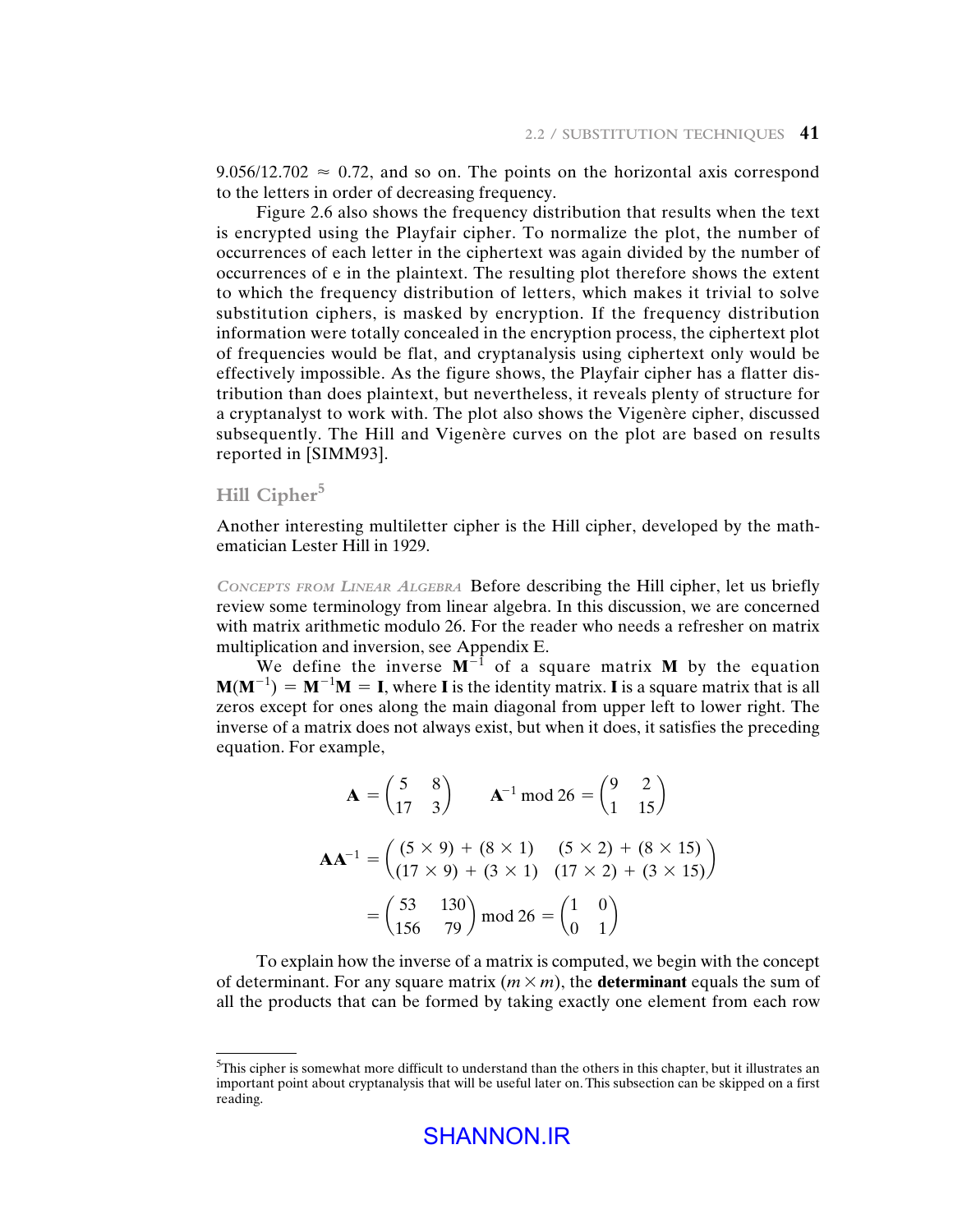and exactly one element from each column, with certain of the product terms preceded by a minus sign. For a  $2 \times 2$  matrix,

$$
\begin{pmatrix} k_{11} & k_{12} \\ k_{21} & k_{22} \end{pmatrix}
$$

the determinant is  $k_{11}k_{22} - k_{12}k_{21}$ . For a 3  $\times$  3 matrix, the value of the determinant is  $k_{11}k_{22}k_{33} + k_{21}k_{32}k_{13} + k_{31}k_{12}k_{23} - k_{31}k_{22}k_{13} - k_{21}k_{12}k_{33} - k_{11}k_{32}k_{23}$ . If a square matrix **A** has a nonzero determinant, then the inverse of the matrix is computed as  $[\mathbf{A}^{-1}]_{ij} = (\det \mathbf{A})^{-1}(-1)^{i+j}(\mathbf{D}_{ji})$ , where  $(\mathbf{D}_{ji})$  is the subdeterminant formed by deleting the *j*th row and the *i*th column of **A**, det(**A**) is the determinant of **A**, and  $(\det A)^{-1}$  is the multiplicative inverse of  $(\det A)$  mod 26.

Continuing our example,

$$
\det\begin{pmatrix} 5 & 8 \\ 17 & 3 \end{pmatrix} = (5 \times 3) - (8 \times 17) = -121 \mod 26 = 9
$$

We can show that  $9^{-1}$  mod  $26 = 3$ , because  $9 \times 3 = 27$  mod  $26 = 1$  (see Chapter 4 or Appendix E). Therefore, we compute the inverse of **A** as

$$
\mathbf{A} = \begin{pmatrix} 5 & 8 \\ 17 & 3 \end{pmatrix}
$$

$$
\mathbf{A}^{-1} \mod 26 = 3 \begin{pmatrix} 3 & -8 \\ -17 & 5 \end{pmatrix} = 3 \begin{pmatrix} 3 & 18 \\ 9 & 5 \end{pmatrix} = \begin{pmatrix} 9 & 54 \\ 27 & 15 \end{pmatrix} = \begin{pmatrix} 9 & 2 \\ 1 & 15 \end{pmatrix}
$$

*The Hill Algorithm* This encryption algorithm takes *m* successive plaintext letters and substitutes for them *m* ciphertext letters. The substitution is determined by *m* linear equations in which each character is assigned a numerical value  $(a = 0, b = 1,..., z = 25)$ . For  $m = 3$ , the system can be described as

$$
c_1 = (k_{11}p_1 + k_{21}p_2 + k_{31}p_3) \text{ mod } 26
$$
  
\n
$$
c_2 = (k_{12}p_1 + k_{22}p_2 + k_{32}p_3) \text{ mod } 26
$$
  
\n
$$
c_3 = (k_{13}p_1 + k_{23}p_2 + k_{33}p_3) \text{ mod } 26
$$

This can be expressed in terms of row vectors and matrices:<sup>6</sup>

$$
(c_1 \ c_2 \ c_3) = (p_1 \ p_2 \ p_3) \begin{pmatrix} k_{11} & k_{12} & k_{13} \\ k_{21} & k_{22} & k_{23} \\ k_{31} & k_{32} & k_{33} \end{pmatrix} \bmod 26
$$

or

$$
C = PK \text{ mod } 26
$$

<sup>6</sup> Some cryptography books express the plaintext and ciphertext as column vectors, so that the column vector is placed after the matrix rather than the row vector placed before the matrix. Sage uses row vectors, so we adopt that convention.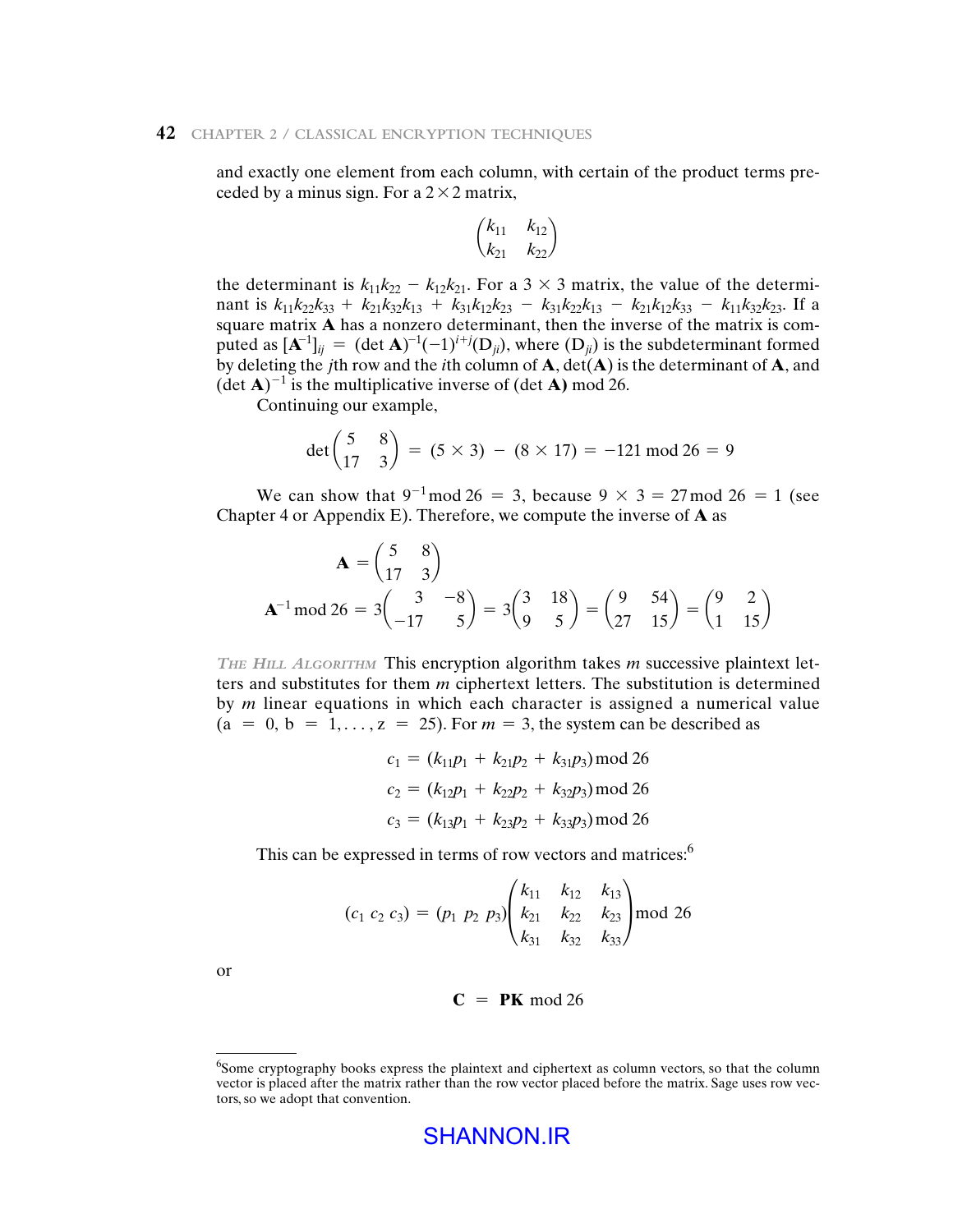where **C** and **P** are row vectors of length 3 representing the plaintext and ciphertext, and **K** is a  $3 \times 3$  matrix representing the encryption key. Operations are performed mod 26.

For example, consider the plaintext "paymoremoney" and use the encryption key

$$
\mathbf{K} = \begin{pmatrix} 17 & 17 & 5 \\ 21 & 18 & 21 \\ 2 & 2 & 19 \end{pmatrix}
$$

The first three letters of the plaintext are represented by the vector  $(15024)$ . Then(15 0 24) $\mathbf{K} = (303\,303\,531) \text{ mod } 26 = (17\,17\,11) = \text{RRL}$ . Continuing in this fashion, the ciphertext for the entire plaintext is RRLMWBKASPDH.

Decryption requires using the inverse of the matrix **K**. We can compute det  $K = 23$ , and therefore,  $(\det K)^{-1}$  mod  $26 = 17$ . We can then compute the inverse as7

$$
\mathbf{K}^{-1} = \begin{pmatrix} 4 & 9 & 15 \\ 15 & 17 & 6 \\ 24 & 0 & 17 \end{pmatrix}
$$

This is demonstrated as

$$
\begin{pmatrix} 17 & 17 & 5 \ 21 & 18 & 21 \ 2 & 2 & 19 \end{pmatrix} \begin{pmatrix} 4 & 9 & 15 \ 15 & 17 & 6 \ 24 & 0 & 17 \end{pmatrix} = \begin{pmatrix} 443 & 442 & 442 \ 858 & 495 & 780 \ 494 & 52 & 365 \end{pmatrix} \text{mod } 26 = \begin{pmatrix} 1 & 0 & 0 \ 0 & 1 & 0 \ 0 & 0 & 1 \end{pmatrix}
$$

It is easily seen that if the matrix  $K^{-1}$  is applied to the ciphertext, then the plaintext is recovered.

In general terms, the Hill system can be expressed as

$$
C = E(K, P) = PK \mod{26}
$$
  

$$
P = D(K, C) = CK^{-1} \mod{26} = PKK^{-1} = P
$$

As with Playfair, the strength of the Hill cipher is that it completely hides single-letter frequencies. Indeed, with Hill, the use of a larger matrix hides more frequency information. Thus, a  $3 \times 3$  Hill cipher hides not only single-letter but also two-letter frequency information.

Although the Hill cipher is strong against a ciphertext-only attack, it is easily broken with a known plaintext attack. For an  $m \times m$  Hill cipher, suppose we have *m* plaintext–ciphertext pairs, each of length *m*. We label the pairs  $\mathbf{P}_j = (p_{1j}p_{1j} \dots p_{mj})$  and  $\mathbf{C}_j = (c_{1j}c_{1j} \dots c_{mj})$  such that  $\mathbf{C}_j = \mathbf{P}_j\mathbf{K}$  for  $1 \le j \le m$  and for some unknown key matrix **K**. Now define two  $m \times m$  matrices  $\mathbf{X} = (p_{ij})$  and  $Y = (c_{ii})$ . Then we can form the matrix equation  $Y = XK$ . If X has an inverse, then we can determine  $\mathbf{K} = \mathbf{X}^{-1} \mathbf{Y}$ . If **X** is not invertible, then a new version of **X** can be formed with additional plaintext–ciphertext pairs until an invertible **X** is obtained.

 $7$ The calculations for this example are provided in detail in Appendix E.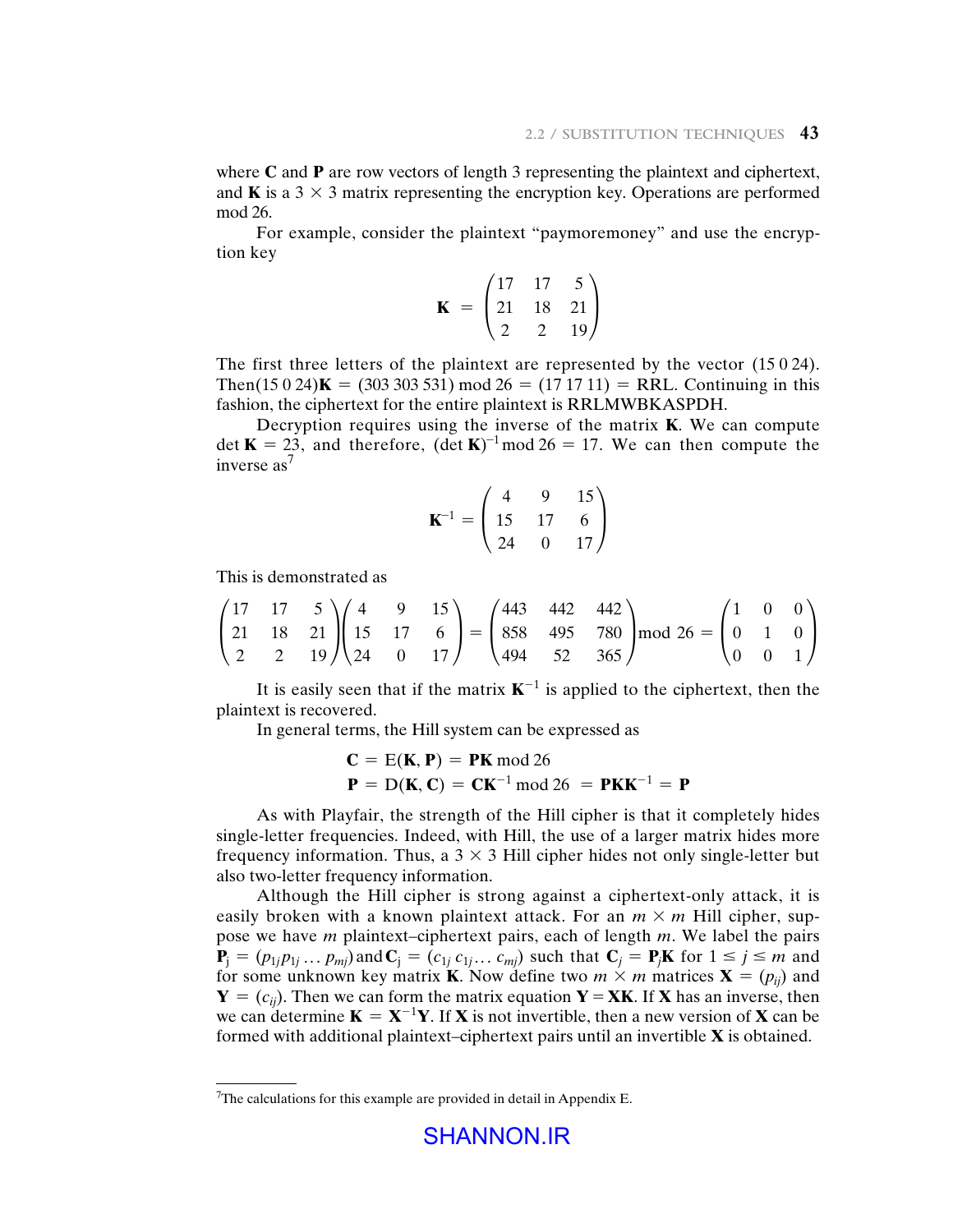Consider this example. Suppose that the plaintext "hillcipher" is encrypted using a  $2 \times 2$  Hill cipher to yield the ciphertext HCRZSSXNSP. Thus, we know that (7 8)**K** mod 26 = (7 2); (11 11)**K** mod 26 = (17 25); and so on. Using the first two plaintext–ciphertext pairs, we have

$$
\begin{pmatrix} 7 & 2 \ 17 & 25 \end{pmatrix} = \begin{pmatrix} 7 & 8 \ 11 & 11 \end{pmatrix}
$$
 **K** mod 26

The inverse of **X** can be computed:

$$
\begin{pmatrix} 7 & 8 \\ 11 & 11 \end{pmatrix}^{-1} = \begin{pmatrix} 25 & 22 \\ 1 & 23 \end{pmatrix}
$$

so

$$
\mathbf{K} = \begin{pmatrix} 25 & 22 \\ 1 & 23 \end{pmatrix} \begin{pmatrix} 7 & 2 \\ 17 & 25 \end{pmatrix} = \begin{pmatrix} 549 & 600 \\ 398 & 577 \end{pmatrix} \text{mod } 26 = \begin{pmatrix} 3 & 2 \\ 8 & 5 \end{pmatrix}
$$

This result is verified by testing the remaining plaintext–ciphertext pairs.

#### **Polyalphabetic Ciphers**

Another way to improve on the simple monoalphabetic technique is to use different monoalphabetic substitutions as one proceeds through the plaintext message. The general name for this approach is **polyalphabetic substitution cipher**. All these techniques have the following features in common:

- **1.** A set of related monoalphabetic substitution rules is used.
- **2.** A key determines which particular rule is chosen for a given transformation.

*Vigenère Cipher* The best known, and one of the simplest, polyalphabetic ciphers is the Vigenère cipher. In this scheme, the set of related monoalphabetic substitution rules consists of the 26 Caesar ciphers with shifts of 0 through 25. Each cipher is denoted by a key letter, which is the ciphertext letter that substitutes for the plaintext letter a. Thus, a Caesar cipher with a shift of 3 is denoted by the key value  $3<sup>8</sup>$ 

We can express the Vigenère cipher in the following manner. Assume a sequence of plaintext letters  $P = p_0, p_1, p_2, \ldots, p_{n-1}$  and a key consisting of the sequence of letters  $K = k_0, k_1, k_2, \ldots, k_{m-1}$ , where typically  $m < n$ . The sequence of ciphertext letters  $C = C_0, C_1, C_2, \ldots, C_{n-1}$  is calculated as follows:

$$
C = C_0, C_1, C_2, \dots, C_{n-1} = E(K, P) = E[(k_0, k_1, k_2, \dots, k_{m-1}), (p_0, p_1, p_2, \dots, p_{n-1})]
$$
  
=  $(p_0 + k_0) \text{ mod } 26, (p_1 + k_1) \text{ mod } 26, \dots, (p_{m-1} + k_{m-1}) \text{ mod } 26,$   
 $(p_m + k_0) \text{ mod } 26, (p_{m+1} + k_1) \text{ mod } 26, \dots, (p_{2m-1} + k_{m-1}) \text{ mod } 26, \dots$ 

Thus, the first letter of the key is added to the first letter of the plaintext, mod 26, the second letters are added, and so on through the first *m* letters of the plaintext. For the next *m* letters of the plaintext, the key letters are repeated. This process

 ${}^{8}$ To aid in understanding this scheme and also to aid in it use, a matrix known as the Vigenère tableau is often used. This tableau is discussed in a document in the Premium Content Web site for this book.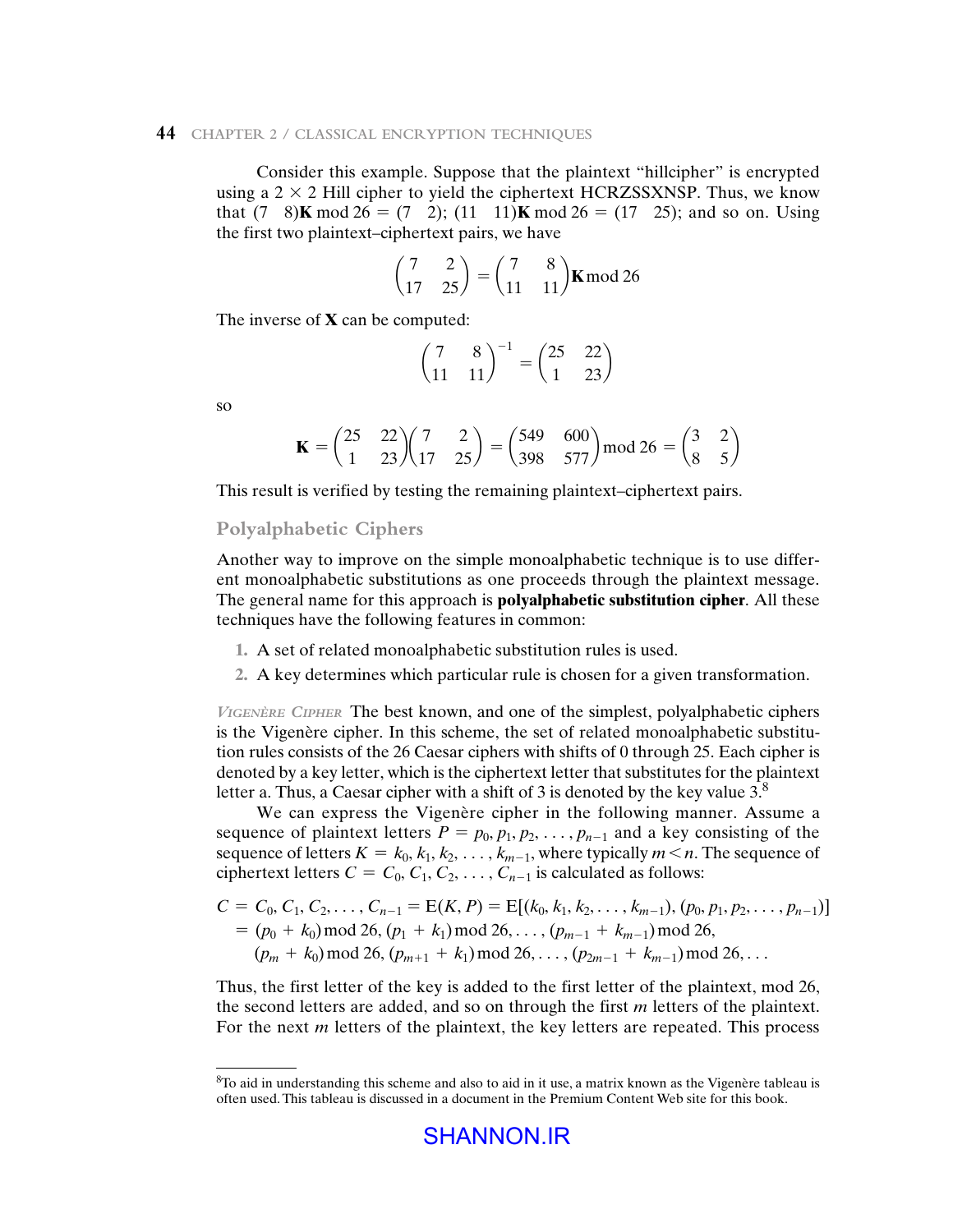continues until all of the plaintext sequence is encrypted. A general equation of the encryption process is

$$
C_i = (p_i + k_{i \bmod m}) \bmod 26
$$
 (2.3)

Compare this with Equation (2.1) for the Caesar cipher. In essence, each plaintext character is encrypted with a different Caesar cipher, depending on the corresponding key character. Similarly, decryption is a generalization of Equation (2.2):

$$
p_i = (C_i - k_{i \bmod m}) \bmod 26 \tag{2.4}
$$

To encrypt a message, a key is needed that is as long as the message. Usually, the key is a repeating keyword. For example, if the keyword is *deceptive*, the message "we are discovered save yourself" is encrypted as

| key:        | deceptivedeceptivedeceptive |
|-------------|-----------------------------|
| plaintext:  | wearediscoveredsaveyourself |
| ciphertext: | ZICVTWONGRZGVTWAVZHCOYGLMGJ |

Expressed numerically, we have the following result.

| key        | ັ            |   | ∸      |                      | IJ | 19                  | $\circ$<br>Õ | $\sim$<br>∠⊥        |   | ⌒<br>◡               |                   | - |                          | ⊥J |
|------------|--------------|---|--------|----------------------|----|---------------------|--------------|---------------------|---|----------------------|-------------------|---|--------------------------|----|
| plaintext  | $\sim$<br>∠∠ |   |        | 1 <sub>7</sub><br>ı  |    | $\overline{ }$<br>ັ | $\Omega$     | 18                  | ↩ | 14                   | $\mathbf{A}$<br>↵ |   | $\overline{ }$           |    |
| ciphertext | nε<br>ر_     | O | ⌒<br>∸ | 21<br>$\overline{a}$ | 19 | $\mathcal{L}$<br>∠∠ | 16           | 1 <sub>2</sub><br>∸ | O | 1 <sub>7</sub><br>÷. | nε<br>ر ے         | O | $\overline{\phantom{a}}$ |    |
|            |              |   |        |                      |    |                     |              |                     |   |                      |                   |   |                          |    |

| key        | 19             | O        | ∠⊥ |                      | ັ |    | -  |              | ∸ | $\Omega$<br><b>.</b> | О | <u>_</u> |  |
|------------|----------------|----------|----|----------------------|---|----|----|--------------|---|----------------------|---|----------|--|
| plaintext  | ັ              | 10<br>10 |    | $\overline{a}$       |   | ∠− | 14 | $\sim$<br>∠∪ | - | $\Omega$<br>10       |   | . .      |  |
| ciphertext | $\Omega$<br>∠∠ | υ        | ∠⊥ | $\sim$ $\sim$<br>ل ک |   | -  | ΙV | $\sim$<br>24 |   |                      | ∸ |          |  |

The strength of this cipher is that there are multiple ciphertext letters for each plaintext letter, one for each unique letter of the keyword. Thus, the letter frequency information is obscured. However, not all knowledge of the plaintext structure is lost. For example, Figure 2.6 shows the frequency distribution for a Vigenère cipher with a keyword of length 9. An improvement is achieved over the Playfair cipher, but considerable frequency information remains.

It is instructive to sketch a method of breaking this cipher, because the method reveals some of the mathematical principles that apply in cryptanalysis.

First, suppose that the opponent believes that the ciphertext was encrypted using either monoalphabetic substitution or a Vigenère cipher. A simple test can be made to make a determination. If a monoalphabetic substitution is used, then the statistical properties of the ciphertext should be the same as that of the language of the plaintext. Thus, referring to Figure 2.5, there should be one cipher letter with a relative frequency of occurrence of about 12.7%, one with about 9.06%, and so on. If only a single message is available for analysis, we would not expect an exact match of this small sample with the statistical profile of the plaintext language. Nevertheless, if the correspondence is close, we can assume a monoalphabetic substitution.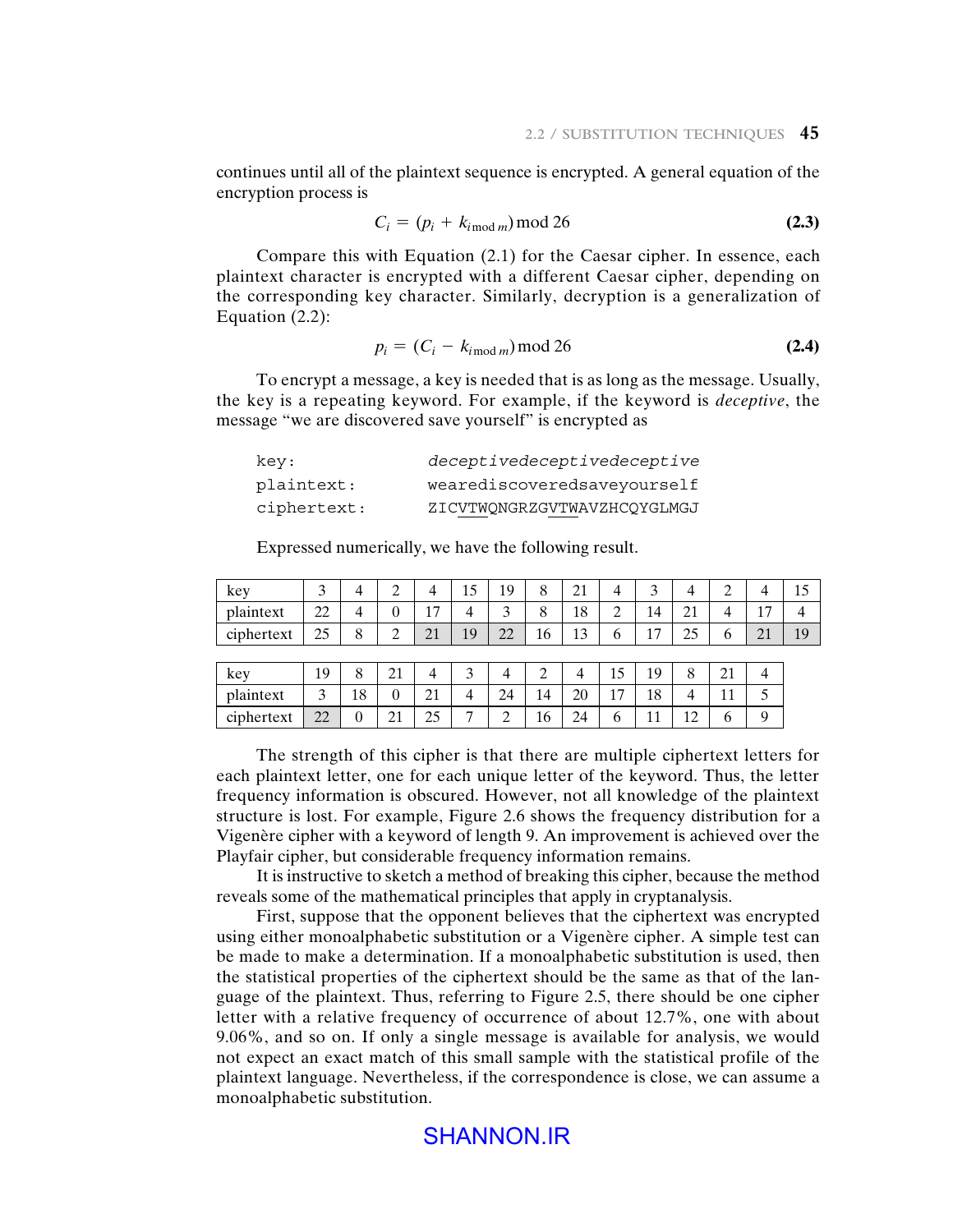If, on the other hand, a Vigenère cipher is suspected, then progress depends on determining the length of the keyword, as will be seen in a moment. For now, let us concentrate on how the keyword length can be determined. The important insight that leads to a solution is the following: If two identical sequences of plaintext letters occur at a distance that is an integer multiple of the keyword length, they will generate identical ciphertext sequences. In the foregoing example, two instances of the sequence "red" are separated by nine character positions. Consequently, in both cases, r is encrypted using key letter *e*, e is encrypted using key letter *p*, and d is encrypted using key letter *t*. Thus, in both cases, the ciphertext sequence is VTW. We indicate this above by underlining the relevant ciphertext letters and shading the relevant ciphertext numbers.

An analyst looking at only the ciphertext would detect the repeated sequences VTW at a displacement of 9 and make the assumption that the keyword is either three or nine letters in length. The appearance of VTW twice could be by chance and may not reflect identical plaintext letters encrypted with identical key letters. However, if the message is long enough, there will be a number of such repeated ciphertext sequences. By looking for common factors in the displacements of the various sequences, the analyst should be able to make a good guess of the keyword length.

Solution of the cipher now depends on an important insight. If the keyword length is *m*, then the cipher, in effect, consists of *m* monoalphabetic substitution ciphers. For example, with the keyword DECEPTIVE, the letters in positions 1, 10, 19, and so on are all encrypted with the same monoalphabetic cipher. Thus, we can use the known frequency characteristics of the plaintext language to attack each of the monoalphabetic ciphers separately.

The periodic nature of the keyword can be eliminated by using a nonrepeating keyword that is as long as the message itself. Vigenère proposed what is referred to as an **autokey system**, in which a keyword is concatenated with the plaintext itself to provide a running key. For our example,

| key:        | deceptivewearediscoveredsav |
|-------------|-----------------------------|
| plaintext:  | wearediscoveredsaveyourself |
| ciphertext: | ZICVTWONGKZEIIGASXSTSLVVWLA |

Even this scheme is vulnerable to cryptanalysis. Because the key and the plaintext share the same frequency distribution of letters, a statistical technique can be applied. For example, e enciphered by *e*, by Figure 2.5, can be expected to occur with a frequency of  $(0.127)^2 \approx 0.016$ , whereas t enciphered by *t* would occur only about half as often. These regularities can be exploited to achieve successful cryptanalysis.9

*Vernam Cipher* The ultimate defense against such a cryptanalysis is to choose a keyword that is as long as the plaintext and has no statistical relationship to it. Such a system was introduced by an AT&T engineer named Gilbert Vernam in 1918.

<sup>&</sup>lt;sup>9</sup>Although the techniques for breaking a Vigenère cipher are by no means complex, a 1917 issue of *Scientific American* characterized this system as "impossible of translation." This is a point worth remembering when similar claims are made for modern algorithms.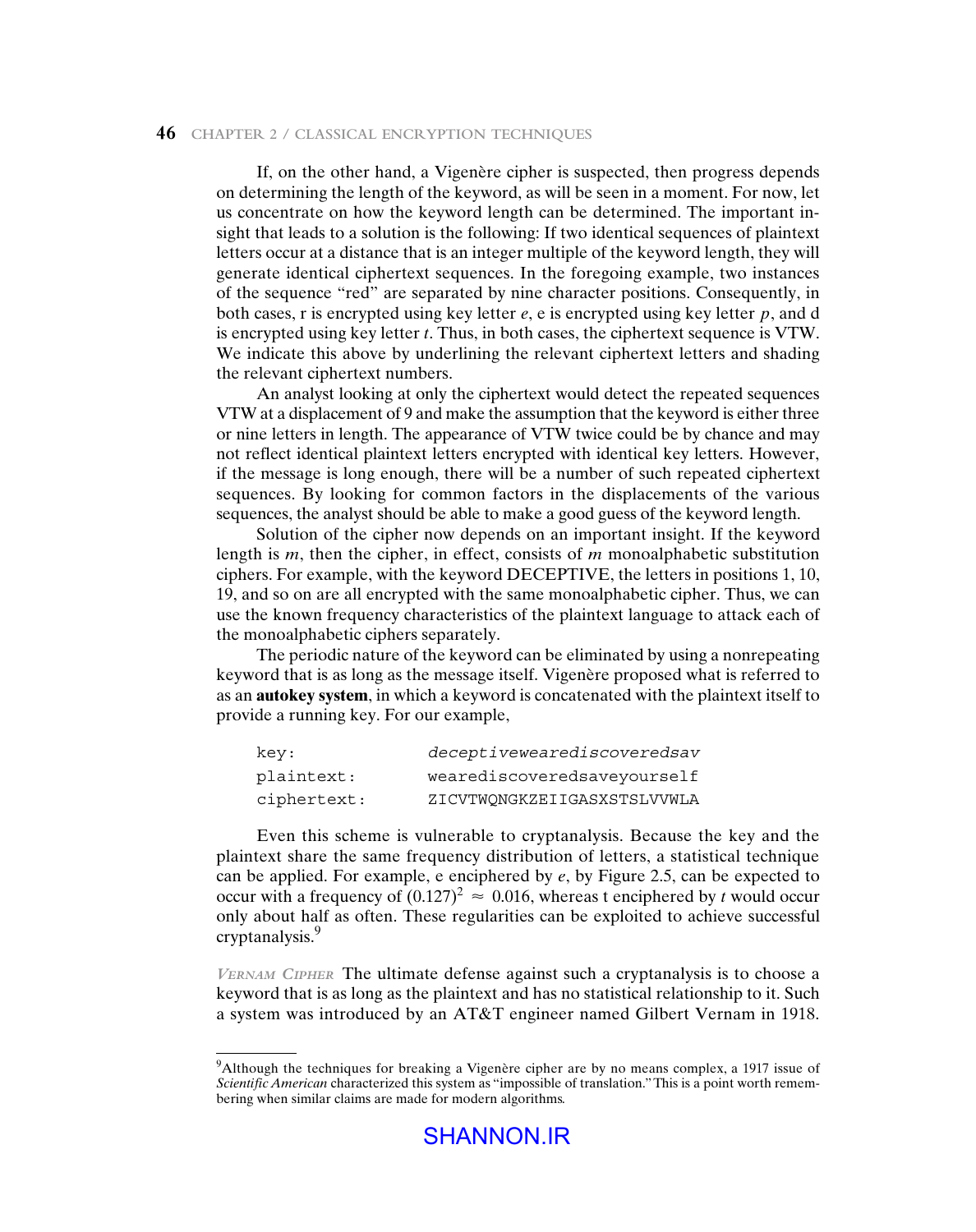

**Figure 2.7** Vernam Cipher

His system works on binary data (bits) rather than letters. The system can be expressed succinctly as follows (Figure 2.7):

$$
c_i=p_i\oplus k_i
$$

where

 $p_i = i$ th binary digit of plaintext

 $k_i = i$ th binary digit of key

 $c_i = i$ th binary digit of ciphertext

 $\textcircled{+}$  = exclusive-or (XOR) operation

Compare this with Equation (2.3) for the Vigenère cipher.

Thus, the ciphertext is generated by performing the bitwise XOR of the plaintext and the key. Because of the properties of the XOR, decryption simply involves the same bitwise operation:

$$
p_i = c_i \oplus k_i
$$

which compares with Equation  $(2.4)$ .

The essence of this technique is the means of construction of the key. Vernam proposed the use of a running loop of tape that eventually repeated the key, so that in fact the system worked with a very long but repeating keyword. Although such a scheme, with a long key, presents formidable cryptanalytic difficulties, it can be broken with sufficient ciphertext, the use of known or probable plaintext sequences, or both.

**One-Time Pad**

An Army Signal Corp officer, Joseph Mauborgne, proposed an improvement to the Vernam cipher that yields the ultimate in security. Mauborgne suggested using a random key that is as long as the message, so that the key need not be repeated. In addition, the key is to be used to encrypt and decrypt a single message, and then is discarded. Each new message requires a new key of the same length as the new message. Such a scheme, known as a **one-time pad**, is unbreakable. It produces random output that bears no statistical relationship to the plaintext. Because the ciphertext contains no information whatsoever about the plaintext, there is simply no way to break the code.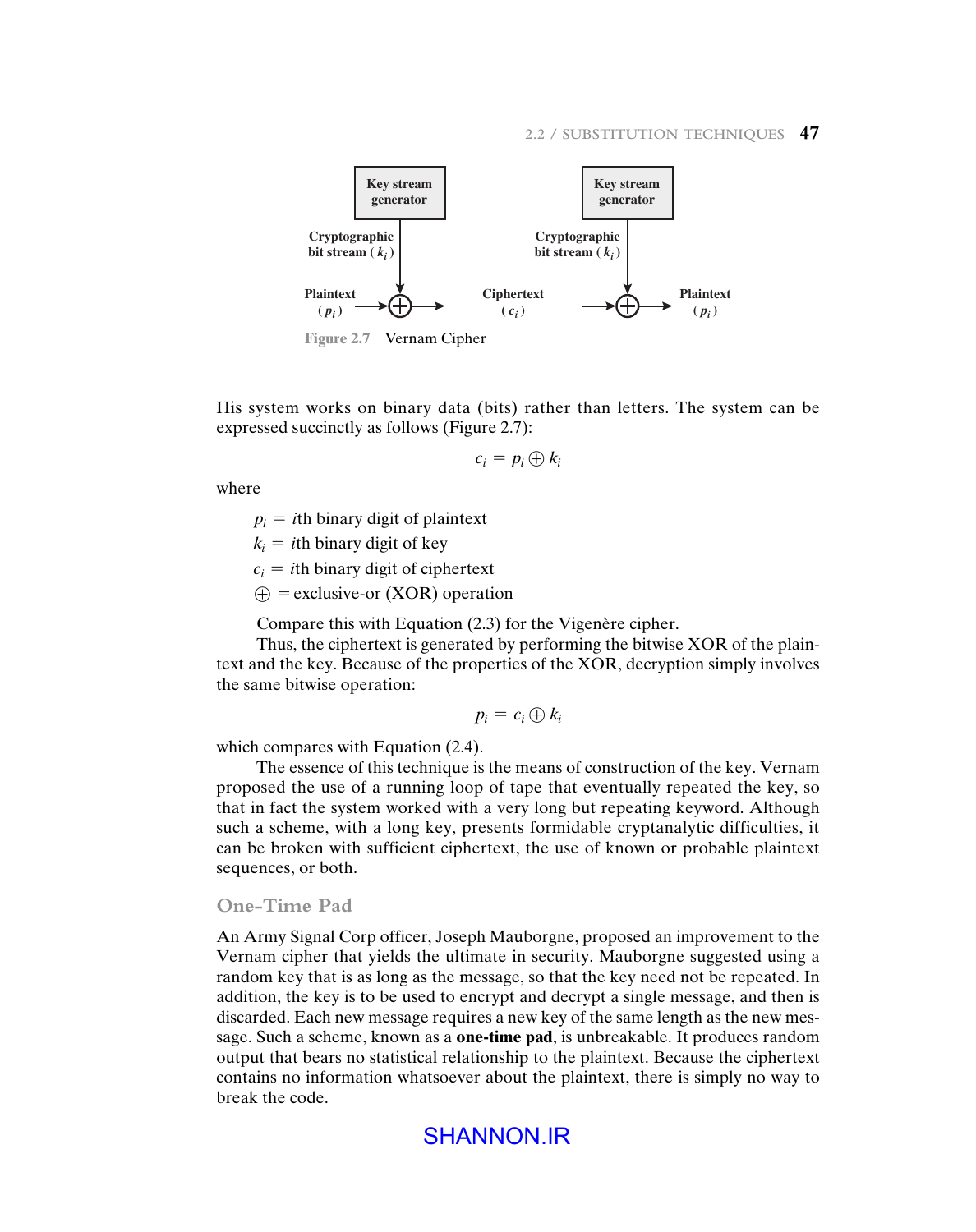An example should illustrate our point. Suppose that we are using a Vigenère scheme with 27 characters in which the twenty-seventh character is the space character, but with a one-time key that is as long as the message. Consider the ciphertext

ANKYODKYUREPFJBYOJDSPLREYIUNOFDOIUERFPLUYTS

We now show two different decryptions using two different keys:

|            | ciphertext: ANKYODKYUREPFJBYOJDSPLREYIUNOFDOIUERFPLUYTS |
|------------|---------------------------------------------------------|
| key:       | pxlmvmsydofuyrvzwc tnlebnecvgdupahfzzlmnyih             |
|            | plaintext: mr mustard with the candlestick in the hall  |
|            | ciphertext: ANKYODKYUREPFJBYOJDSPLREYIUNOFDOIUERFPLUYTS |
| key:       | pftqpmiydqaxqoufhklllmhsqdqoqtewbqfqyovuhwt             |
| plaintext: | miss scarlet with the knife in the library              |

Suppose that a cryptanalyst had managed to find these two keys. Two plausible plaintexts are produced. How is the cryptanalyst to decide which is the correct decryption (i.e., which is the correct key)? If the actual key were produced in a truly random fashion, then the cryptanalyst cannot say that one of these two keys is more likely than the other. Thus, there is no way to decide which key is correct and therefore which plaintext is correct.

In fact, given any plaintext of equal length to the ciphertext, there is a key that produces that plaintext. Therefore, if you did an exhaustive search of all possible keys, you would end up with many legible plaintexts, with no way of knowing which was the intended plaintext. Therefore, the code is unbreakable.

The security of the one-time pad is entirely due to the randomness of the key. If the stream of characters that constitute the key is truly random, then the stream of characters that constitute the ciphertext will be truly random. Thus, there are no patterns or regularities that a cryptanalyst can use to attack the ciphertext.

In theory, we need look no further for a cipher. The one-time pad offers complete security but, in practice, has two fundamental difficulties:

- **1.** There is the practical problem of making large quantities of random keys. Any heavily used system might require millions of random characters on a regular basis. Supplying truly random characters in this volume is a significant task.
- **2.** Even more daunting is the problem of key distribution and protection. For every message to be sent, a key of equal length is needed by both sender and receiver. Thus, a mammoth key distribution problem exists.

Because of these difficulties, the one-time pad is of limited utility and is useful primarily for low-bandwidth channels requiring very high security.

The one-time pad is the only cryptosystem that exhibits what is referred to as *perfect secrecy*. This concept is explored in Appendix F.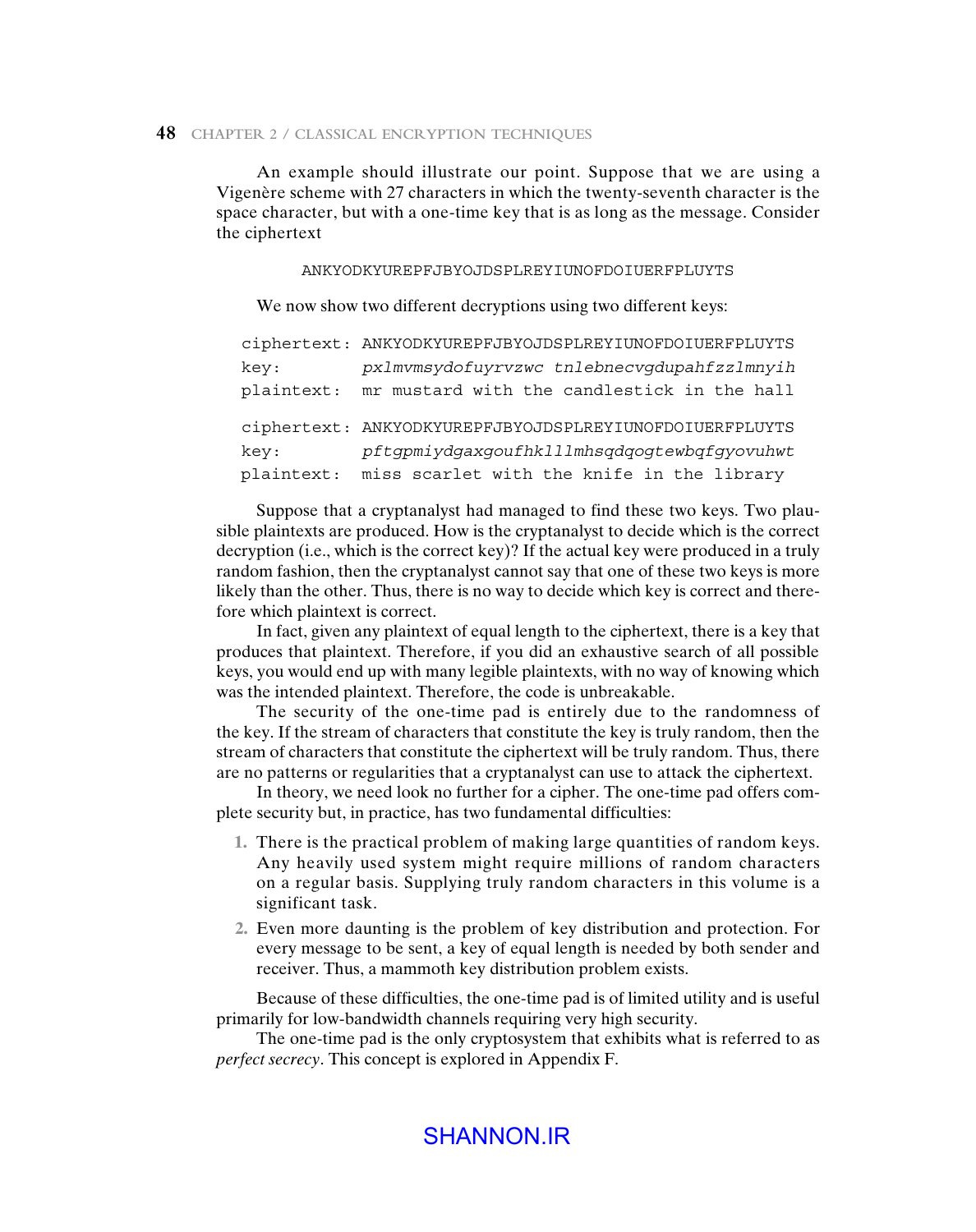### **2.3 Transposition Techniques**

All the techniques examined so far involve the substitution of a ciphertext symbol for a plaintext symbol. A very different kind of mapping is achieved by performing some sort of permutation on the plaintext letters. This technique is referred to as a transposition cipher.

The simplest such cipher is the **rail fence** technique, in which the plaintext is written down as a sequence of diagonals and then read off as a sequence of rows. For example, to encipher the message "meet me after the toga party" with a rail fence of depth 2, we write the following:

$$
\begin{array}{ll} \texttt{memattribute} \\ \texttt{etefeteoaat} \end{array}
$$

The encrypted message is

#### MEMATRHTGPRYETEFETEOAAT

This sort of thing would be trivial to cryptanalyze. A more complex scheme is to write the message in a rectangle, row by row, and read the message off, column by column, but permute the order of the columns. The order of the columns then becomes the key to the algorithm. For example,

| Key:        | 4 3 1 2 5 6 7 |  |  |                              |
|-------------|---------------|--|--|------------------------------|
| Plaintext:  | attackp       |  |  |                              |
|             | ostpone       |  |  |                              |
|             | duntilt       |  |  |                              |
|             | w o a m x y z |  |  |                              |
| Ciphertext: |               |  |  | TTNAAPTMTSUOAODWCOIXKNLYPETZ |

Thus, in this example, the key is 4312567. To encrypt, start with the column that is labeled 1, in this case column 3. Write down all the letters in that column. Proceed to column 4, which is labeled 2, then column 2, then column 1, then columns 5, 6, and 7.

A pure transposition cipher is easily recognized because it has the same letter frequencies as the original plaintext. For the type of columnar transposition just shown, cryptanalysis is fairly straightforward and involves laying out the ciphertext in a matrix and playing around with column positions. Digram and trigram frequency tables can be useful.

The transposition cipher can be made significantly more secure by performing more than one stage of transposition. The result is a more complex permutation that is not easily reconstructed. Thus, if the foregoing message is reencrypted using the same algorithm,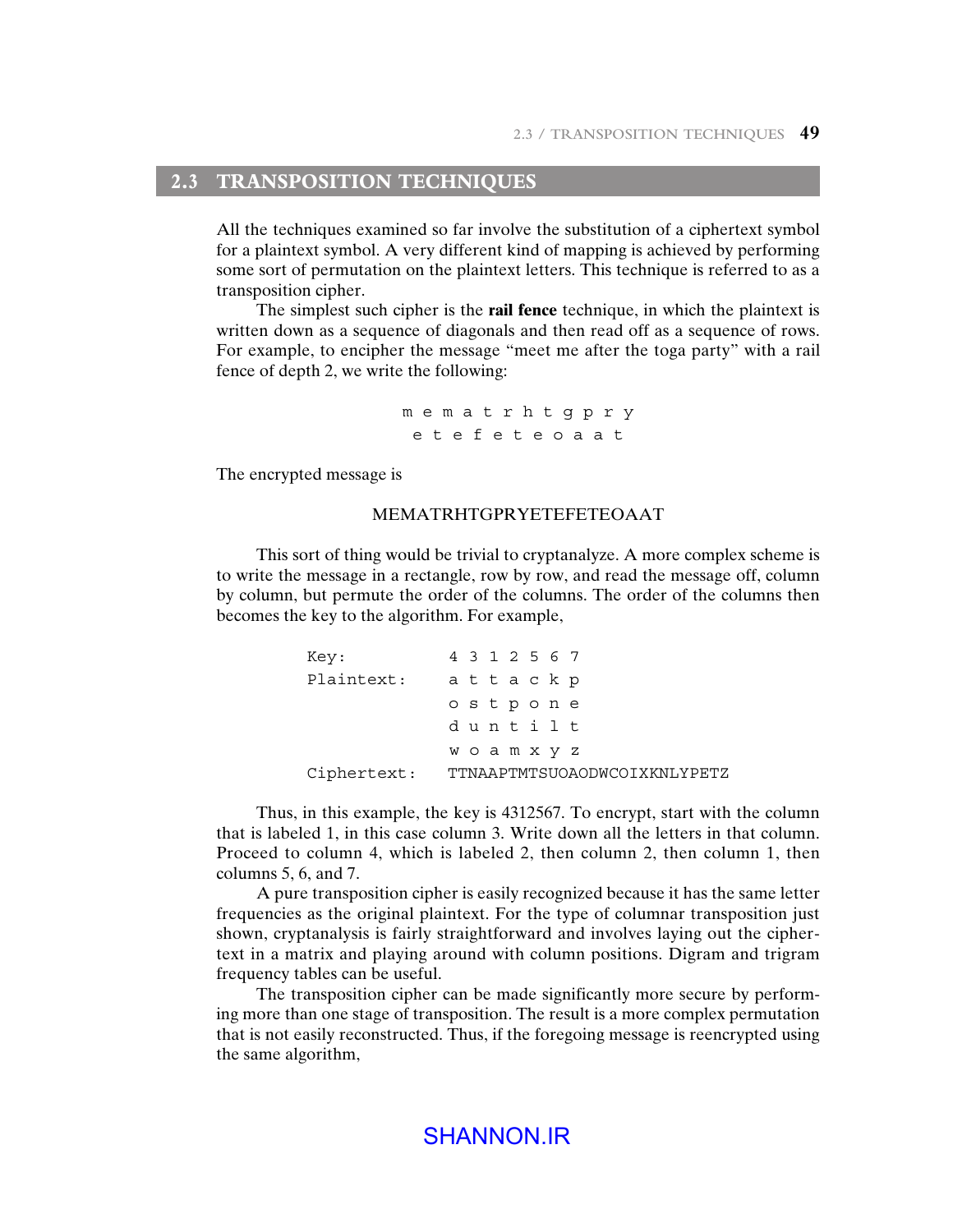```
Key: 4 3 1 2 5 6 7
Input: t t n a a p t
          m t s u o a o
          d w c o i x k
          n l y p e t z
Output: NSCYAUOPTTWLTMDNAOIEPAXTTOKZ
```
To visualize the result of this double transposition, designate the letters in the original plaintext message by the numbers designating their position. Thus, with 28 letters in the message, the original sequence of letters is

> 01 02 03 04 05 06 07 08 09 10 11 12 13 14 15 16 17 18 19 20 21 22 23 24 25 26 27 28

After the first transposition, we have

03 10 17 24 04 11 18 25 02 09 16 23 01 08 15 22 05 12 19 26 06 13 20 27 07 14 21 28

which has a somewhat regular structure. But after the second transposition, we have

17 09 05 27 24 16 12 07 10 02 22 20 03 25 15 13 04 23 19 14 11 01 26 21 18 08 06 28

This is a much less structured permutation and is much more difficult to cryptanalyze.

### **2.4 Rotor Machines**

The example just given suggests that multiple stages of encryption can produce an algorithm that is significantly more difficult to cryptanalyze. This is as true of substitution ciphers as it is of transposition ciphers. Before the introduction of DES, the most important application of the principle of multiple stages of encryption was a class of systems known as rotor machines.<sup>10</sup>

The basic principle of the rotor machine is illustrated in Figure 2.8. The machine consists of a set of independently rotating cylinders through which electrical pulses can flow. Each cylinder has 26 input pins and 26 output pins, with internal wiring that connects each input pin to a unique output pin. For simplicity, only three of the internal connections in each cylinder are shown.

If we associate each input and output pin with a letter of the alphabet, then a single cylinder defines a monoalphabetic substitution. For example, in Figure 2.8, if an operator depresses the key for the letter A, an electric signal is applied to

<sup>&</sup>lt;sup>10</sup>Machines based on the rotor principle were used by both Germany (Enigma) and Japan (Purple) in World War II. The breaking of both codes by the Allies was a significant factor in the war's outcome.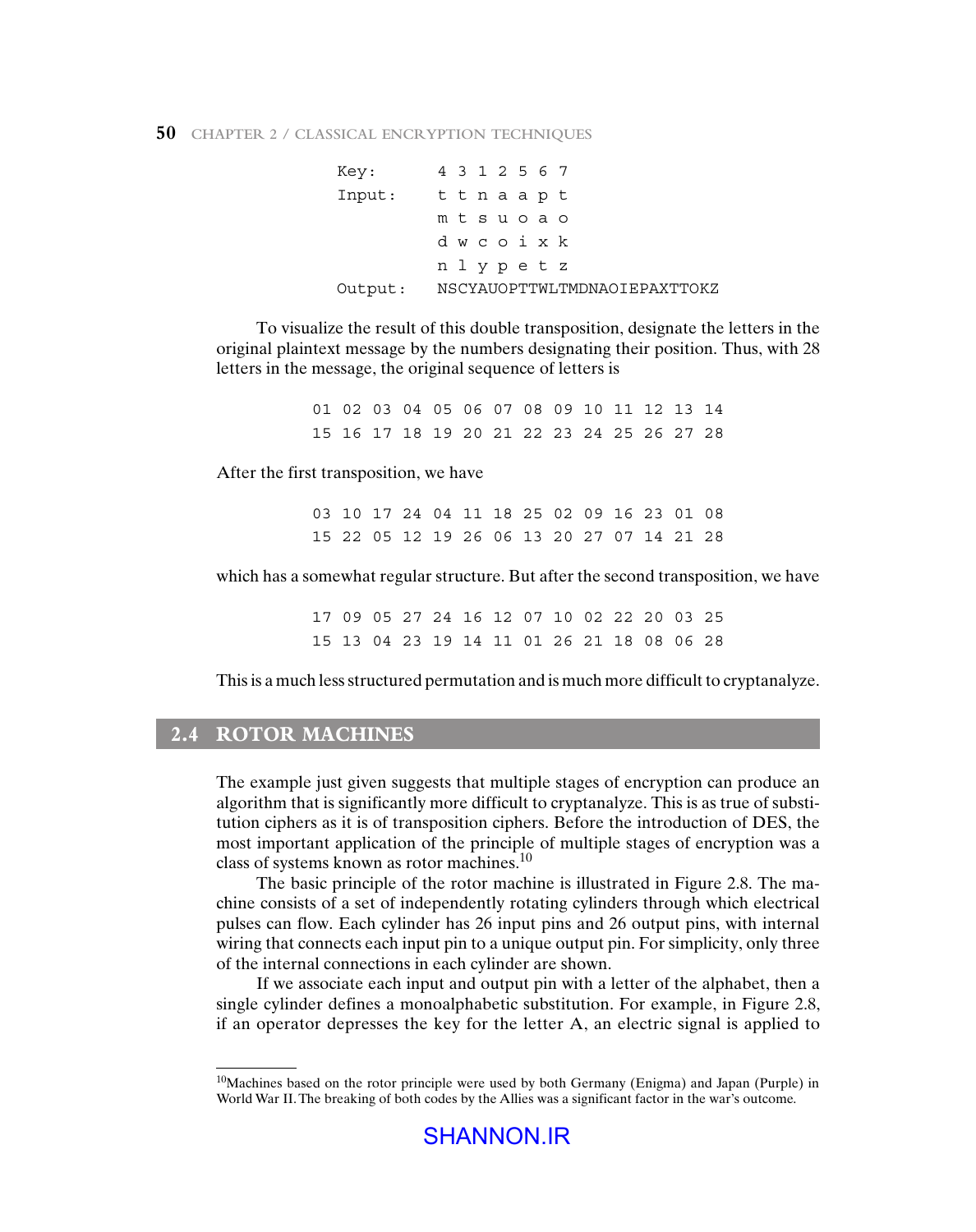

**Figure 2.8** Three-Rotor Machine with Wiring Represented by Numbered Contacts

###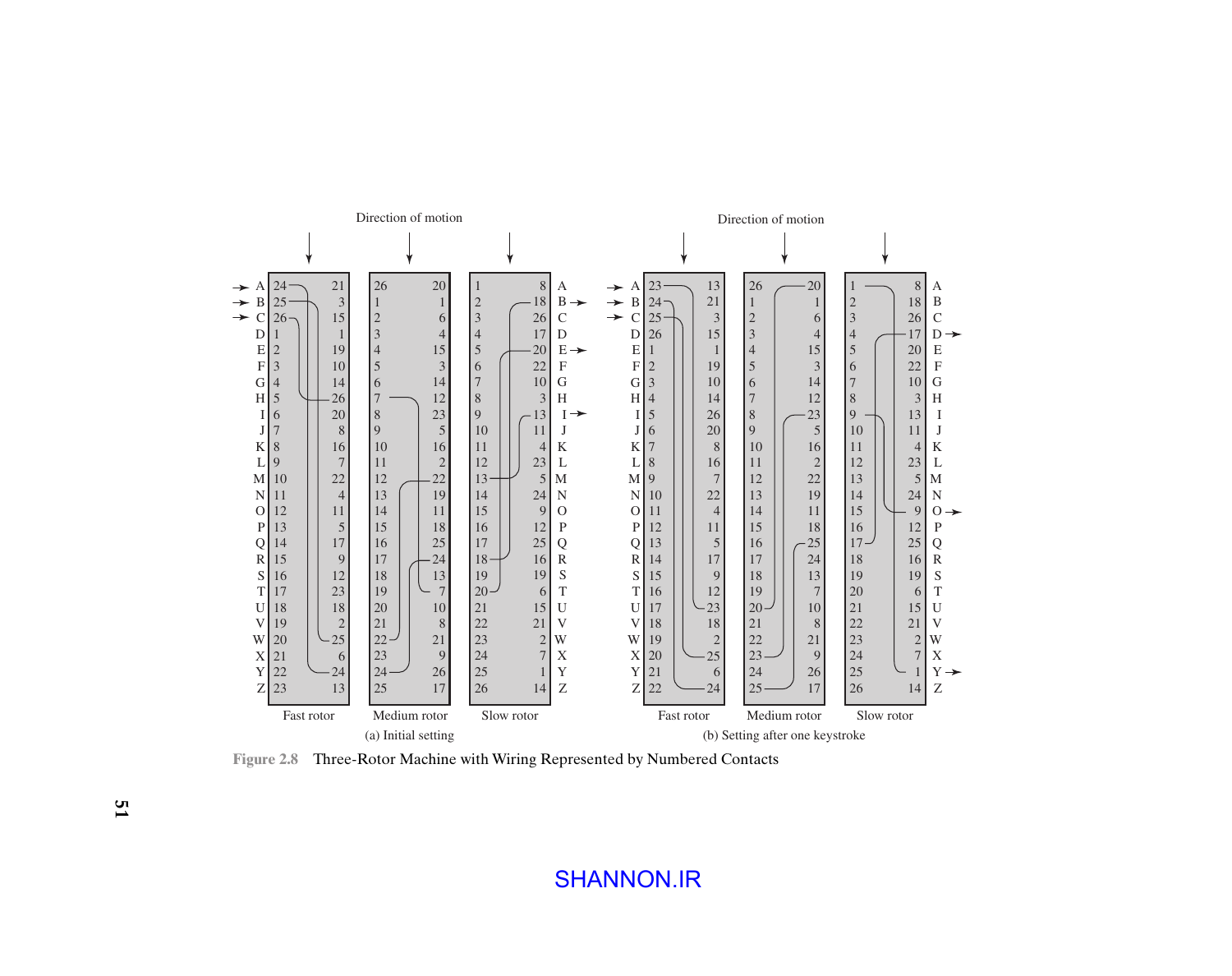the first pin of the first cylinder and flows through the internal connection to the twenty-fifth output pin.

Consider a machine with a single cylinder. After each input key is depressed, the cylinder rotates one position, so that the internal connections are shifted accordingly. Thus, a different monoalphabetic substitution cipher is defined. After 26 letters of plaintext, the cylinder would be back to the initial position. Thus, we have a polyalphabetic substitution algorithm with a period of 26.

A single-cylinder system is trivial and does not present a formidable cryptanalytic task. The power of the rotor machine is in the use of multiple cylinders, in which the output pins of one cylinder are connected to the input pins of the next. Figure 2.8 shows a three-cylinder system. The left half of the figure shows a position in which the input from the operator to the first pin (plaintext letter a) is routed through the three cylinders to appear at the output of the second pin (ciphertext letter B).

With multiple cylinders, the one closest to the operator input rotates one pin position with each keystroke. The right half of Figure 2.8 shows the system's configuration after a single keystroke. For every complete rotation of the inner cylinder, the middle cylinder rotates one pin position. Finally, for every complete rotation of the middle cylinder, the outer cylinder rotates one pin position. This is the same type of operation seen with an odometer. The result is that there are  $26 \times 26 \times 26 = 17,576$  different substitution alphabets used before the system repeats. The addition of fourth and fifth rotors results in periods of 456,976 and 11,881,376 letters, respectively. Thus, a given setting of a 5-rotor machine is equivalent to a Vigenère cipher with a key length of 11,881,376.

Such a scheme presents a formidable cryptanalytic challenge. If, for example, the cryptanalyst attempts to use a letter frequency analysis approach, the analyst is faced with the equivalent of over 11 million monoalphabetic ciphers. We might need on the order of 50 letters in each monalphabetic cipher for a solution, which means that the analyst would need to be in possession of a ciphertext with a length of over half a billion letters.

The significance of the rotor machine today is that it points the way to the most widely used cipher ever: the Data Encryption Standard (DES), which is introduced in Chapter 3.

### **2.5 Steganography**

We conclude with a discussion of a technique that (strictly speaking), is not encryption, namely, **steganography**.

A plaintext message may be hidden in one of two ways. The methods of **steganography** conceal the existence of the message, whereas the methods of cryptography render the message unintelligible to outsiders by various transformations of the text. $^{11}$ 

<sup>&</sup>lt;sup>11</sup>Steganography was an obsolete word that was revived by David Kahn and given the meaning it has today [KAHN96].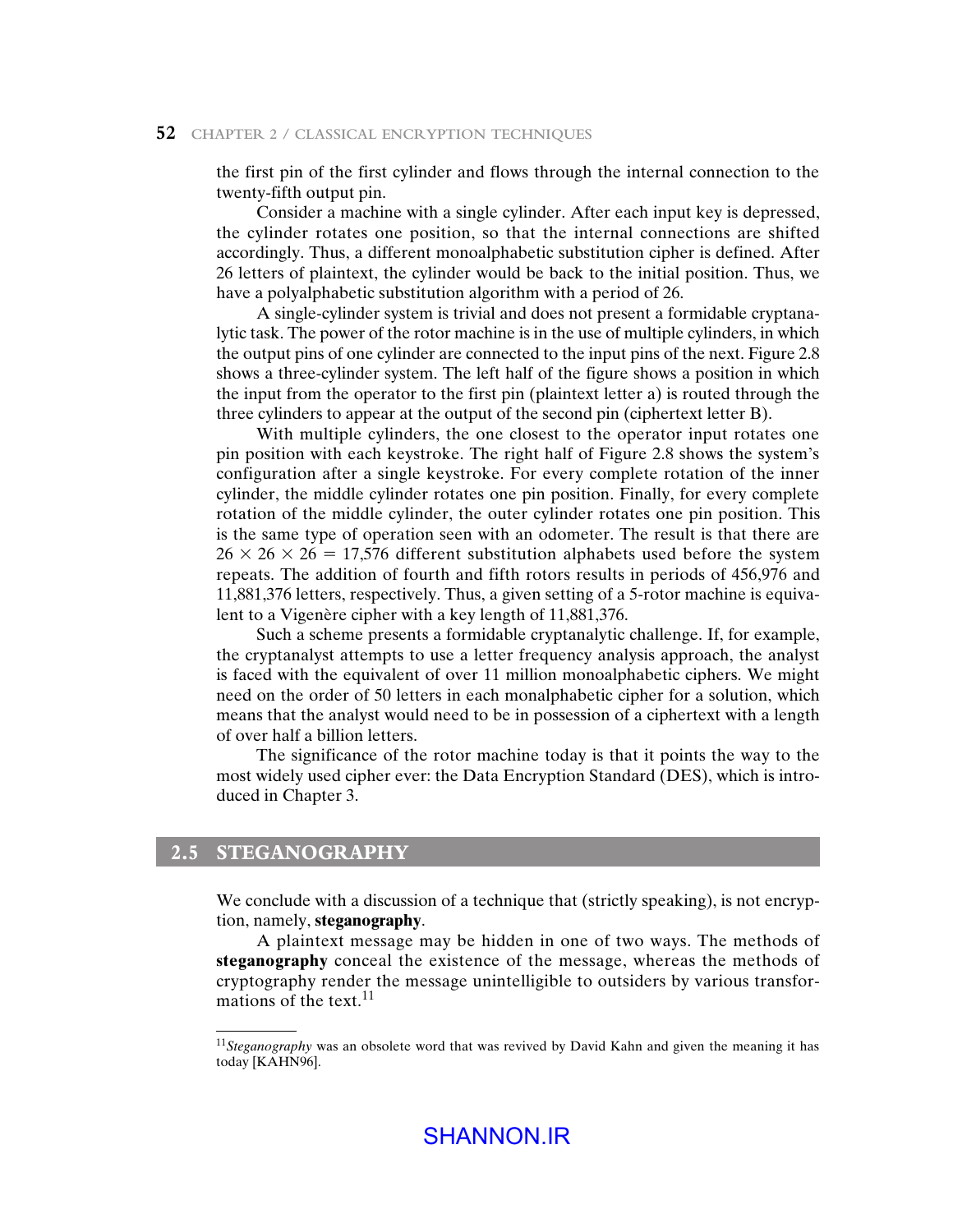3rd March

### Dear George,

Greetings to all at Oxford. Many thanks for your letter and for the Summer examination backage. All Entry Forms and Fees Forms should be ready for final despatch to the Syndicate by Friday 20th or at the very latest, I'm told. by the 21st. Admin has improved here, though there's room for improvement still; just give us all two or three more years and we'll really show you! Please don't let these wretched 16t proposals destroy your basic O and A pattern. Certainly this sort of change, if implemented immediately, would bring chaos.

#### Sincerely yours.

**Figure 2.9** A Puzzle for Inspector Morse *(From* The Silent World of Nicholas Quinn, *by Colin Dexter)*

A simple form of steganography, but one that is time-consuming to construct, is one in which an arrangement of words or letters within an apparently innocuous text spells out the real message. For example, the sequence of first letters of each word of the overall message spells out the hidden message. Figure 2.9 shows an example in which a subset of the words of the overall message is used to convey the hidden message. See if you can decipher this; it's not too hard.

Various other techniques have been used historically; some examples are the following [MYER91]:

- **Character marking:** Selected letters of printed or typewritten text are overwritten in pencil. The marks are ordinarily not visible unless the paper is held at an angle to bright light.
- **Invisible ink:** A number of substances can be used for writing but leave no visible trace until heat or some chemical is applied to the paper.
- **Pin punctures:** Small pin punctures on selected letters are ordinarily not visible unless the paper is held up in front of a light.
- • **Typewriter correction ribbon:** Used between lines typed with a black ribbon, the results of typing with the correction tape are visible only under a strong light.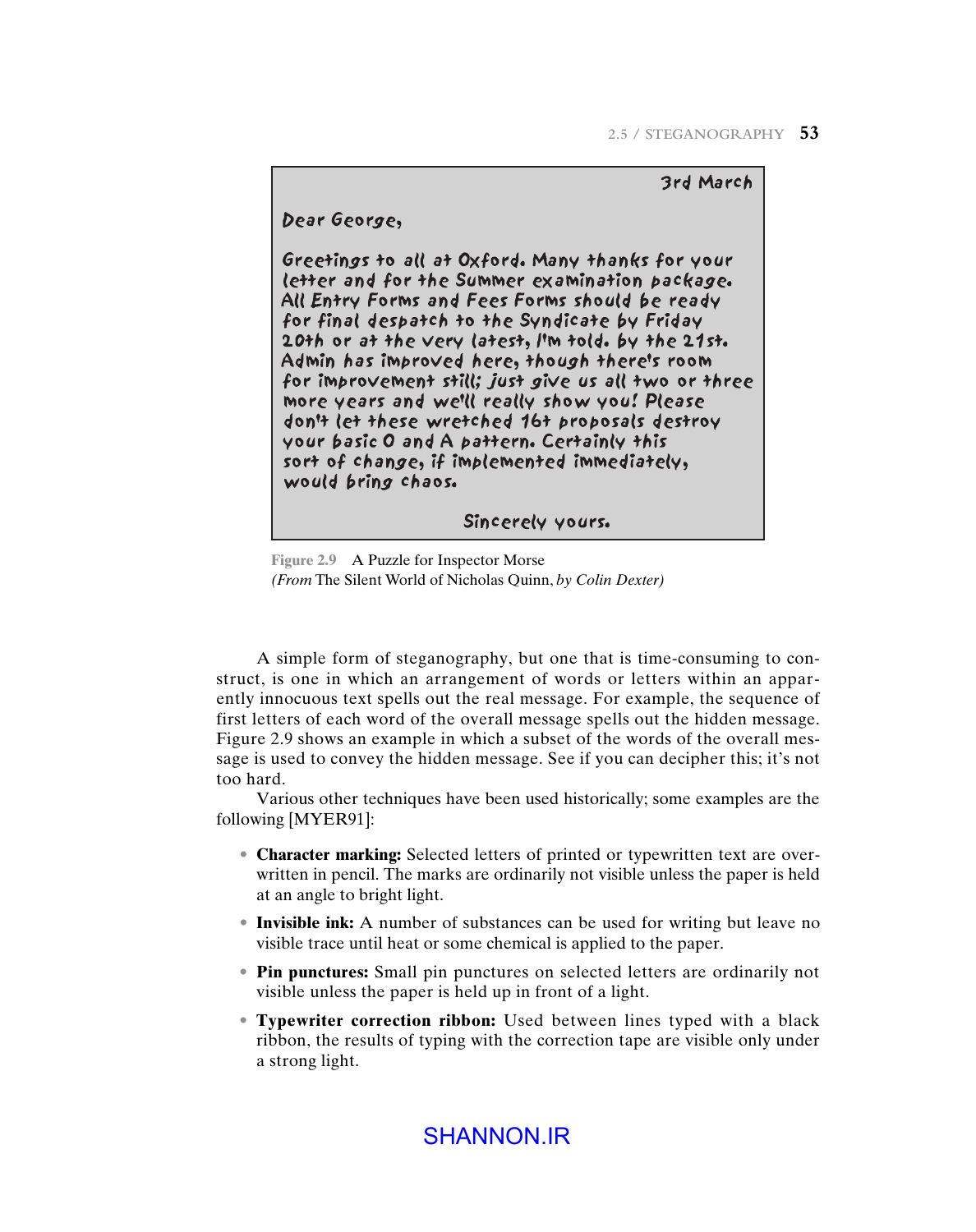Although these techniques may seem archaic, they have contemporary equivalents. [WAYN09] proposes hiding a message by using the least significant bits of frames on a CD. For example, the Kodak Photo CD format's maximum resolution is  $3096 \times 6144$  pixels, with each pixel containing 24 bits of RGB color information. The least significant bit of each 24-bit pixel can be changed without greatly affecting the quality of the image. The result is that you can hide a 130-kB message in a single digital snapshot. There are now a number of software packages available that take this type of approach to steganography.

Steganography has a number of drawbacks when compared to encryption. It requires a lot of overhead to hide a relatively few bits of information, although using a scheme like that proposed in the preceding paragraph may make it more effective. Also, once the system is discovered, it becomes virtually worthless. This problem, too, can be overcome if the insertion method depends on some sort of key (e.g., see Problem 2.20). Alternatively, a message can be first encrypted and then hidden using steganography.

The advantage of steganography is that it can be employed by parties who have something to lose should the fact of their secret communication (not necessarily the content) be discovered. Encryption flags traffic as important or secret or may identify the sender or receiver as someone with something to hide.

### **2.6 Recommended Reading**

For anyone interested in the history of code making and code breaking, the book to read is [KAHN96]. Although it is concerned more with the impact of cryptology than its technical development, it is an excellent introduction and makes for exciting reading. Another excellent historical account is [SING99].

A short treatment covering the techniques of this chapter, and more, is [GARD72]. There are many books that cover classical cryptography in a more technical vein; one of the best is [SINK09]. [KORN96] is a delightful book to read and contains a lengthy section on classical techniques. Two cryptography books that contain a fair amount of technical material on classical techniques are [GARR01] and [NICH99]. For the truly interested reader, the two-volume [NICH96] covers numerous classical ciphers in detail and provides many ciphertexts to be cryptanalyzed, together with the solutions.

An excellent treatment of rotor machines, including a discussion of their cryptanalysis is found in [KUMA97].

[KATZ00] provides a thorough treatment of steganography. Another good source is [WAYN09].

**GARD72** Gardner, M. *Codes, Ciphers, and Secret Writing.* New York: Dover, 1972.

- **GARR01** Garrett, P. *Making, Breaking Codes: An Introduction to Cryptology.* Upper Saddle River, NJ: Prentice Hall, 2001.
- **KAHN96** Kahn, D. *The Codebreakers: The Story of Secret Writing.* New York: Scribner, 1996.

**KATZ00** Katzenbeisser, S., ed. *Information Hiding Techniques for Steganography and Digital Watermarking.* Boston: Artech House, 2000.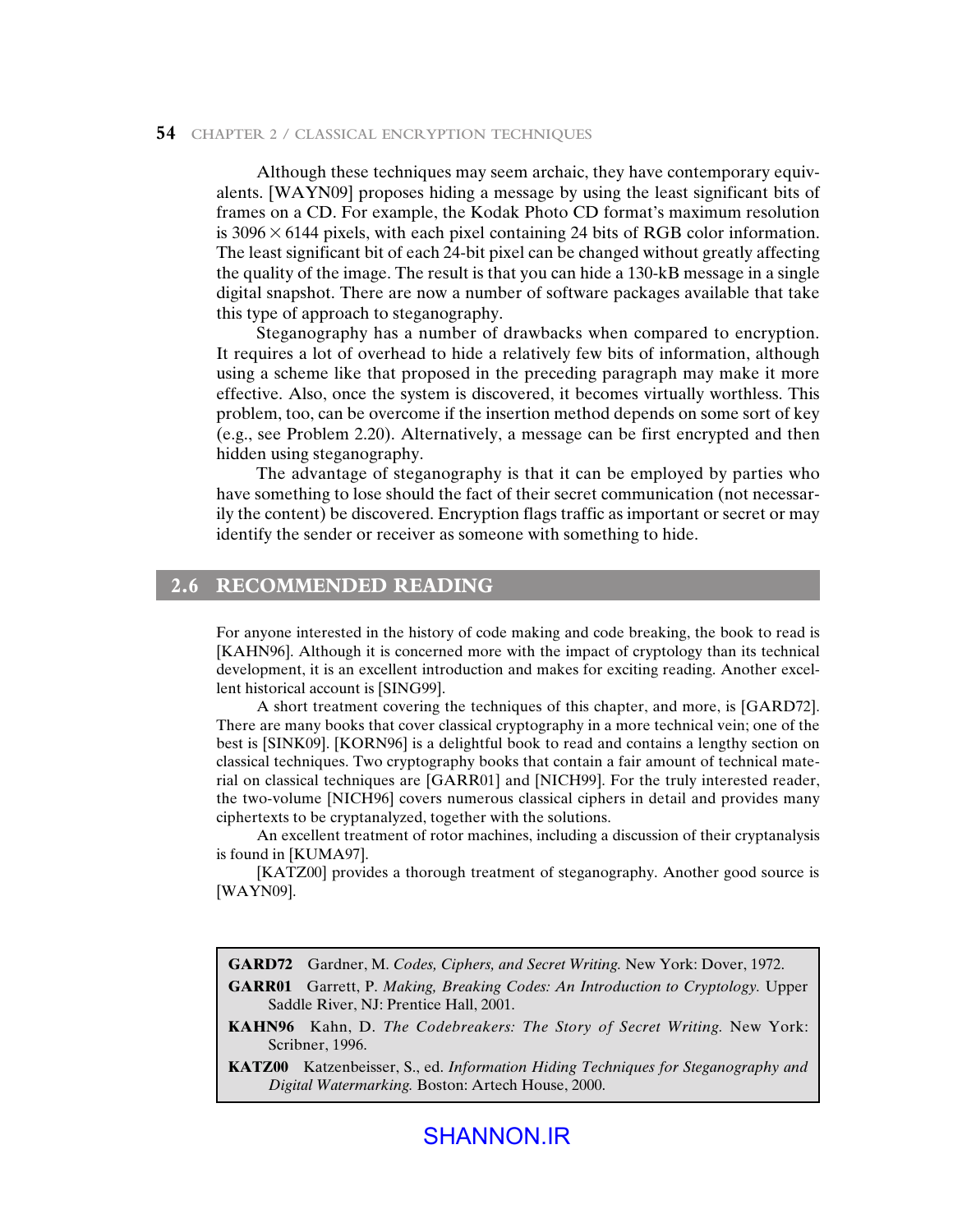- **KORN96** Korner, T. *The Pleasures of Counting.* Cambridge, England: Cambridge University Press, 1996.
- **KUMA97** Kumar, I. *Cryptology.* Laguna Hills, CA: Aegean Park Press, 1997.
- **NICH96** Nichols, R. *Classical Cryptography Course.* Laguna Hills, CA: Aegean Park Press, 1996.
- **NICH99** Nichols, R., ed. *ICSA Guide to Cryptography.* New York: McGraw-Hill, 1999.
- **SING99** Singh, S. *The Code Book: The Science of Secrecy from Ancient Egypt to Quantum Cryptography.* New York: Anchor Books, 1999.
- **SINK09** Sinkov, A., and Feil, T. *Elementary Cryptanalysis: A Mathematical Approach.* Washington, D.C.: The Mathematical Association of America, 2009.
- **WAYN09** Wayner, P. *Disappearing Cryptography.* Boston: AP Professional Books, 2009.

#### **2.7 Key Terms, Review Questions, And Problems**

**Key Terms**

| block cipher            | cryptology            | Playfair cipher        |  |
|-------------------------|-----------------------|------------------------|--|
| brute-force attack      | deciphering           | polyalphabetic cipher  |  |
| Caesar cipher           | decryption            | rail fence cipher      |  |
| cipher                  | digram                | single-key encryption  |  |
| ciphertext              | enciphering           | steganography          |  |
| computationally secure  | encryption            | stream cipher          |  |
| conventional encryption | Hill cipher           | symmetric encryption   |  |
| cryptanalysis           | monoalphabetic cipher | transposition cipher   |  |
| cryptographic system    | one-time pad          | unconditionally secure |  |
| cryptography            | plaintext             | Vigenère cipher        |  |

#### **Review Questions**

- **2.1** What are the essential ingredients of a symmetric cipher?
- **2.2** What are the two basic functions used in encryption algorithms?
- **2.3** How many keys are required for two people to communicate via a cipher?
- **2.4** What is the difference between a block cipher and a stream cipher?
- **2.5** What are the two general approaches to attacking a cipher?
- **2.6** List and briefly define types of cryptanalytic attacks based on what is known to the attacker.
- **2.7** What is the difference between an unconditionally secure cipher and a computationally secure cipher?
- **2.8** Briefly define the Caesar cipher.
- **2.9** Briefly define the monoalphabetic cipher.
- **2.10** Briefly define the Playfair cipher.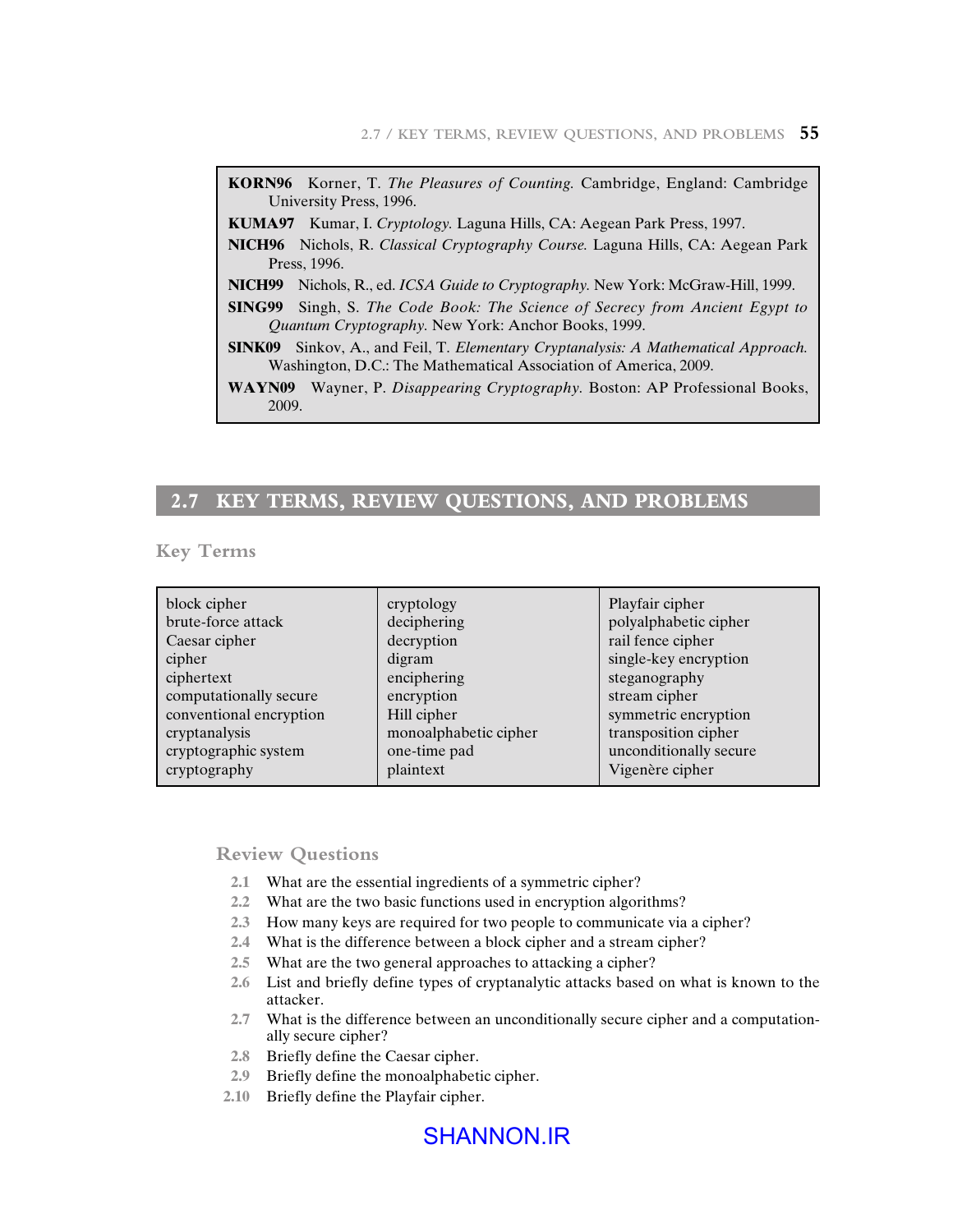- **2.11** What is the difference between a monoalphabetic cipher and a polyalphabetic cipher?
- **2.12** What are two problems with the one-time pad?
- **2.13** What is a transposition cipher?
- **2.14** What is steganography?

#### **Problems**

**2.1** A generalization of the Caesar cipher, known as the affine Caesar cipher, has the following form: For each plaintext letter *p*, substitute the ciphertext letter *C*:

$$
C = E([a, b], p) = (ap + b) \mod 26
$$

A basic requirement of any encryption algorithm is that it be one-to-one. That is, if  $p \neq q$ , then  $E(k, p) \neq E(k, q)$ . Otherwise, decryption is impossible, because more than one plaintext character maps into the same ciphertext character. The affine Caesar cipher is not one-to-one for all values of *a*. For example, for  $a = 2$  and  $b = 3$ , then  $E([a, b], 0) = E([a, b], 13) = 3.$ 

- **a.** Are there any limitations on the value of *b*? Explain why or why not.
- **b.** Determine which values of *a* are not allowed.
- **c.** Provide a general statement of which values of *a* are and are not allowed. Justify your statement.
- **2.2** How many one-to-one affine Caesar ciphers are there?
- **2.3** A ciphertext has been generated with an affine cipher. The most frequent letter of the ciphertext is "B," and the second most frequent letter of the ciphertext is "U." Break this code.
- **2.4** The following ciphertext was generated using a simple substitution algorithm.

53‡‡†305))6\*;4826)4‡.)4‡);806\*;48†8¶60))85;;]8\*;:‡\*8†83 (88)5\*†;46(;88\*96\*?;8)\*‡(;485);5\*†2:\*‡(;4956\*2(5\*—4)8¶8\* ;4069285);)6†8)4‡‡;1(‡9;48081;8:8‡1;48†85;4)485†528806\*81 (‡9;48;(88;4(‡?34;48)4‡;161;:188;‡?;

#### Decrypt this message.

*Hints:*

- **1.** As you know, the most frequently occurring letter in English is e. Therefore, the first or second (or perhaps third?) most common character in the message is likely to stand for e. Also, e is often seen in pairs (e.g., meet, fleet, speed, seen, been, agree, etc.). Try to find a character in the ciphertext that decodes to e.
- **2.** The most common word in English is "the." Use this fact to guess the characters that stand for t and h.
- **3.** Decipher the rest of the message by deducing additional words.

*Warning:* The resulting message is in English but may not make much sense on a first reading.

**2.5** One way to solve the key distribution problem is to use a line from a book that both the sender and the receiver possess. Typically, at least in spy novels, the first sentence of a book serves as the key. The particular scheme discussed in this problem is from one of the best suspense novels involving secret codes, *Talking to Strange Men*, by Ruth Rendell. Work this problem without consulting that book!

Consider the following message:

#### SIDKHKDM AF HCRKIABIE SHIMC KD LFEAILA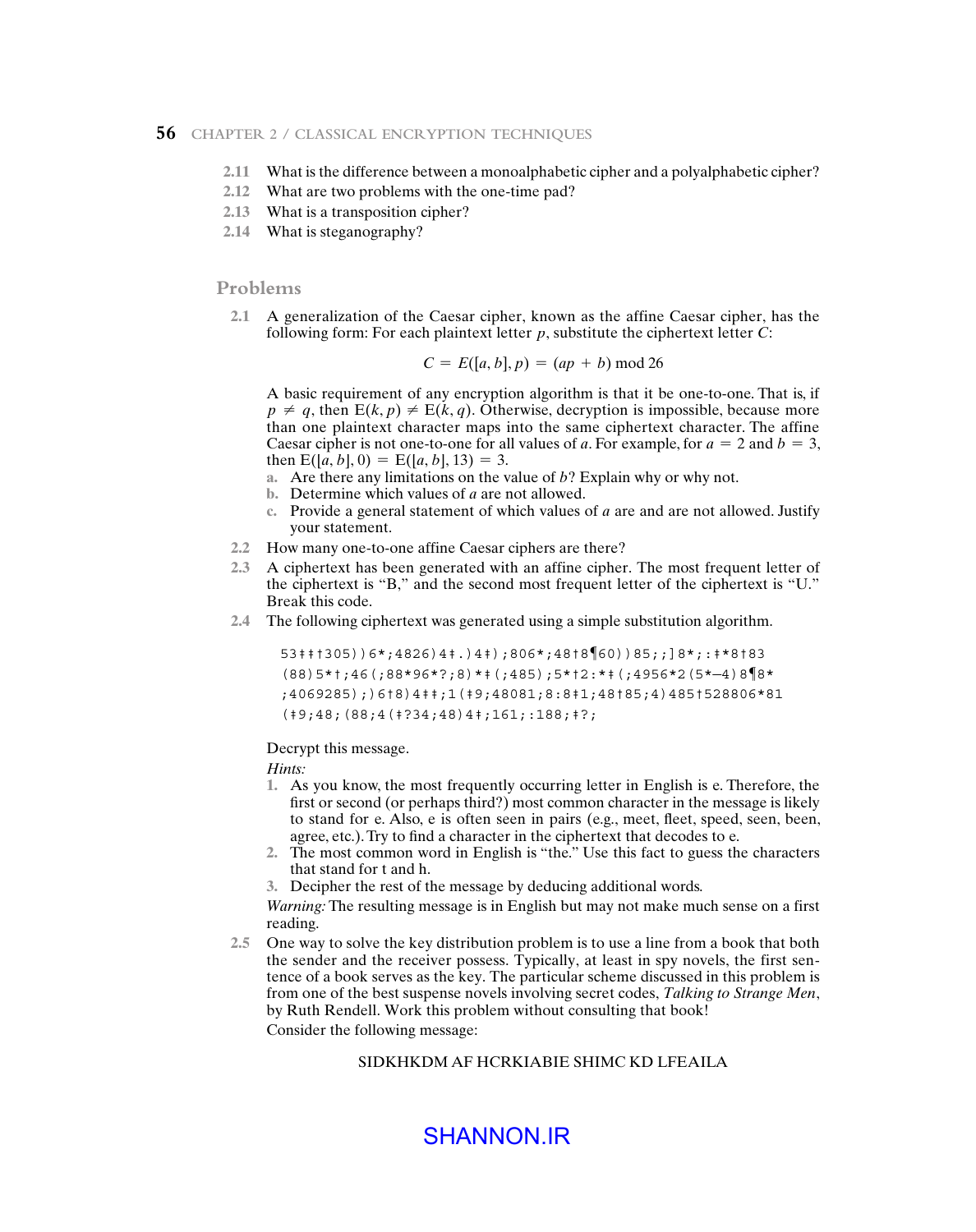This ciphertext was produced using the first sentence of *The Other Side of Silence* (a book about the spy Kim Philby):

The snow lay thick on the steps and the snowflakes driven by the wind looked black in the headlights of the cars.

A simple substitution cipher was used.

**a.** What is the encryption algorithm?

- **b.** How secure is it?
- **c.** To make the key distribution problem simple, both parties can agree to use the first or last sentence of a book as the key. To change the key, they simply need to agree on a new book. The use of the first sentence would be preferable to the use of the last. Why?
- **2.6** In one of his cases, Sherlock Holmes was confronted with the following message.

#### 534 C2 13 127 36 31 4 17 21 41 DOUGLAS 109 293 5 37 BIRLSTONE 26 BIRLSTONE 9 127 171

Although Watson was puzzled, Holmes was able immediately to deduce the type of cipher. Can you?

- **2.7** This problem uses a real-world example, from an old U.S. Special Forces manual (public domain). The document, filename *SpecialForces.pdf,* is available at the Premium Content site for this book.
	- **a.** Using the two keys (memory words) *cryptographic* and *network security*, encrypt the following message:

Be at the third pillar from the left outside the lyceum theatre tonight at seven. If you are distrustful bring two friends.

Make reasonable assumptions about how to treat redundant letters and excess letters in the memory words and how to treat spaces and punctuation. Indicate what your assumptions are. *Note:* The message is from the Sherlock Holmes novel, *The Sign of Four*.

- **b.** Decrypt the ciphertext. Show your work.
- **c.** Comment on when it would be appropriate to use this technique and what its advantages are.
- **2.8** A disadvantage of the general monoalphabetic cipher is that both sender and receiver must commit the permuted cipher sequence to memory. A common technique for avoiding this is to use a keyword from which the cipher sequence can be generated. For example, using the keyword *CIPHER*, write out the keyword followed by unused letters in normal order and match this against the plaintext letters:

plain: a b c d e f g h i j k l m n o p q r s t u v w x y z cipher: C I P H E R A B D F G J K L M N O Q S T U V W X Y Z

If it is felt that this process does not produce sufficient mixing, write the remaining letters on successive lines and then generate the sequence by reading down the columns:

> C I P H E R A B D F G J K L M N O Q S T U V W X Y Z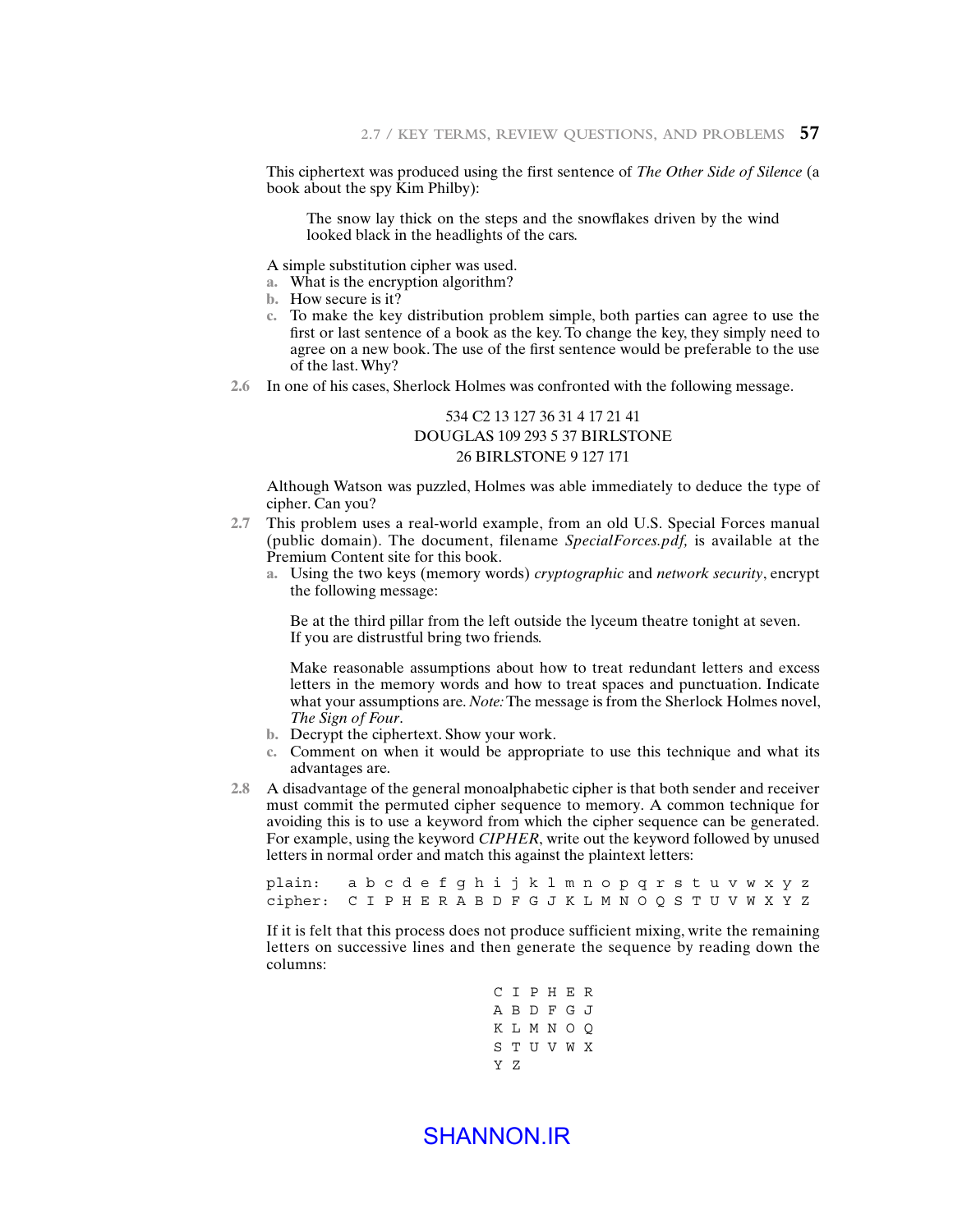This yields the sequence:

C A K S Y I B L T Z P D M U H F N V E G O W R J Q X

Such a system is used in the example in Section 2.2 (the one that begins "it was disclosed yesterday"). Determine the keyword.

**2.9** When the PT-109 American patrol boat, under the command of Lieutenant John F. Kennedy, was sunk by a Japanese destroyer, a message was received at an Australian wireless station in Playfair code:

> KXJEY UREBE ZWEHE WRYTU HEYFS KREHE GOYFI WTTTU OLKSY CAJPO BOTEI ZONTX BYBNT GONEY CUZWR GDSON SXBOU YWRHE BAAHY USEDQ

The key used was *royal new zealand navy*. Decrypt the message. Translate TT into tt.

- **2.10 a.** Construct a Playfair matrix with the key *largest*.
	- **b.** Construct a Playfair matrix with the key *occurrence*. Make a reasonable assumption about how to treat redundant letters in the key.
- **2.11 a.** Using this Playfair matrix:

| M | F              | Η | I/J          | K            |
|---|----------------|---|--------------|--------------|
| U | N              | О | P            | Q            |
| Ζ | $\overline{V}$ | W | X            | v            |
| E | L              | A | $\mathbb{R}$ | G            |
| D | S              | T | B            | $\mathsf{C}$ |

Encrypt this message:

Must see you over Cadogan West. Coming at once.

*Note:* The message is from the Sherlock Holmes story, *The Adventure of the Bruce-Partington Plans*.

- **b.** Repeat part (a) using the Playfair matrix from Problem 2.10a.
- **c.** How do you account for the results of this problem? Can you generalize your conclusion?
- **2.12 a.** How many possible keys does the Playfair cipher have? Ignore the fact that some keys might produce identical encryption results. Express your answer as an approximate power of 2.
	- **b.** Now take into account the fact that some Playfair keys produce the same encryption results. How many effectively unique keys does the Playfair cipher have?
- 2.13 What substitution system results when we use a  $25 \times 1$  Playfair matrix?
- **2.14 a.** Encrypt the message "meet me at the usual place at ten rather than eight oclock"

using the Hill cipher with the key  $\begin{pmatrix} 9 & 4 \\ 5 & 7 \end{pmatrix}$ . Show your calculations and the result.

- **b.** Show the calculations for the corresponding decryption of the ciphertext to recover the original plaintext.
- **2.15** We have shown that the Hill cipher succumbs to a known plaintext attack if sufficient plaintext–ciphertext pairs are provided. It is even easier to solve the Hill cipher if a chosen plaintext attack can be mounted. Describe such an attack.

2.16 It can be shown that the Hill cipher with the matrix  $\begin{pmatrix} a & b \\ c & d \end{pmatrix}$  requires that  $(ad - bc)$ is relatively prime to 26; that is, the only common positive integer factor of  $(ad - bc)$ and 26 is 1. Thus, if  $(ad - bc) = 13$  or is even, the matrix is not allowed. Determine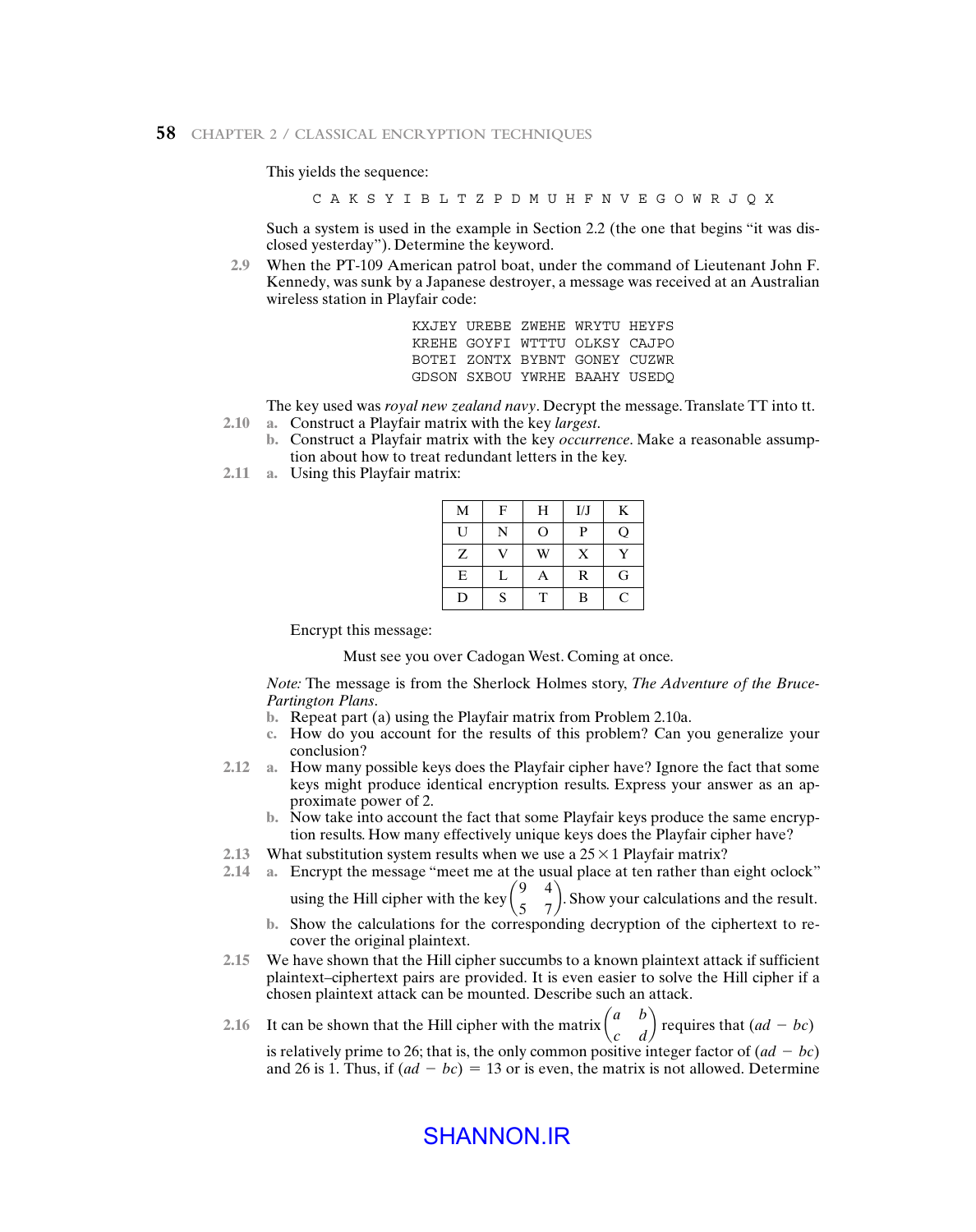the number of different (good) keys there are for a  $2 \times 2$  Hill cipher without counting them one by one, using the following steps:

- **a.** Find the number of matrices whose determinant is even because one or both rows are even. (A row is "even" if both entries in the row are even.)
- **b.** Find the number of matrices whose determinant is even because one or both columns are even. (A column is "even" if both entries in the column are even.)
- **c.** Find the number of matrices whose determinant is even because all of the entries are odd.
- **d.** Taking into account overlaps, find the total number of matrices whose determinant is even.
- **e.** Find the number of matrices whose determinant is a multiple of 13 because the first column is a multiple of 13.
- **f.** Find the number of matrices whose determinant is a multiple of 13 where the first column is not a multiple of 13 but the second column is a multiple of the first modulo 13.
- **g.** Find the total number of matrices whose determinant is a multiple of 13.
- **h.** Find the number of matrices whose determinant is a multiple of 26 because they fit cases parts (a) and (e), (b) and (e), (c) and (e), (a) and (f), and so on.
- **i.** Find the total number of matrices whose determinant is neither a multiple of 2 nor a multiple of 13.
- **2.17** Calculate the determinant mod 26 of

a. 
$$
\begin{pmatrix} 20 & 2 \\ 5 & 4 \end{pmatrix}
$$
 b.  $\begin{pmatrix} 1 & 7 & 22 \\ 4 & 9 & 2 \\ 1 & 2 & 5 \end{pmatrix}$ 

**2.18** Determine the inverse mod 26 of

a. 
$$
\begin{pmatrix} 2 & 3 \\ 1 & 22 \end{pmatrix}
$$
 b.  $\begin{pmatrix} 6 & 24 & 1 \\ 13 & 16 & 10 \\ 20 & 17 & 15 \end{pmatrix}$ 

**2.19** Using the Vigenère cipher, encrypt the word "explanation" using the key *leg*.

 $1 - 2 - 22$ 

- **2.20** This problem explores the use of a one-time pad version of the Vigenère cipher. In this scheme, the key is a stream of random numbers between 0 and 26. For example, if the key is  $3\overline{19\overline{5}}...$ , then the first letter of plaintext is encrypted with a shift of 3 letters, the second with a shift of 19 letters, the third with a shift of 5 letters, and so on.
	- **a.** Encrypt the plaintext sendmoremoney with the key stream

9 0 1 7 23 15 21 14 11 11 2 8 9

- **b.** Using the ciphertext produced in part (a), find a key so that the cipher text decrypts to the plaintext cashnotneeded.
- **2.21** What is the message embedded in Figure 2.9?

#### **Programming Problems**

- **2.22** Write a program that can encrypt and decrypt using the general Caesar cipher, also known as an additive cipher.
- **2.23** Write a program that can encrypt and decrypt using the affine cipher described in Problem 2.1.